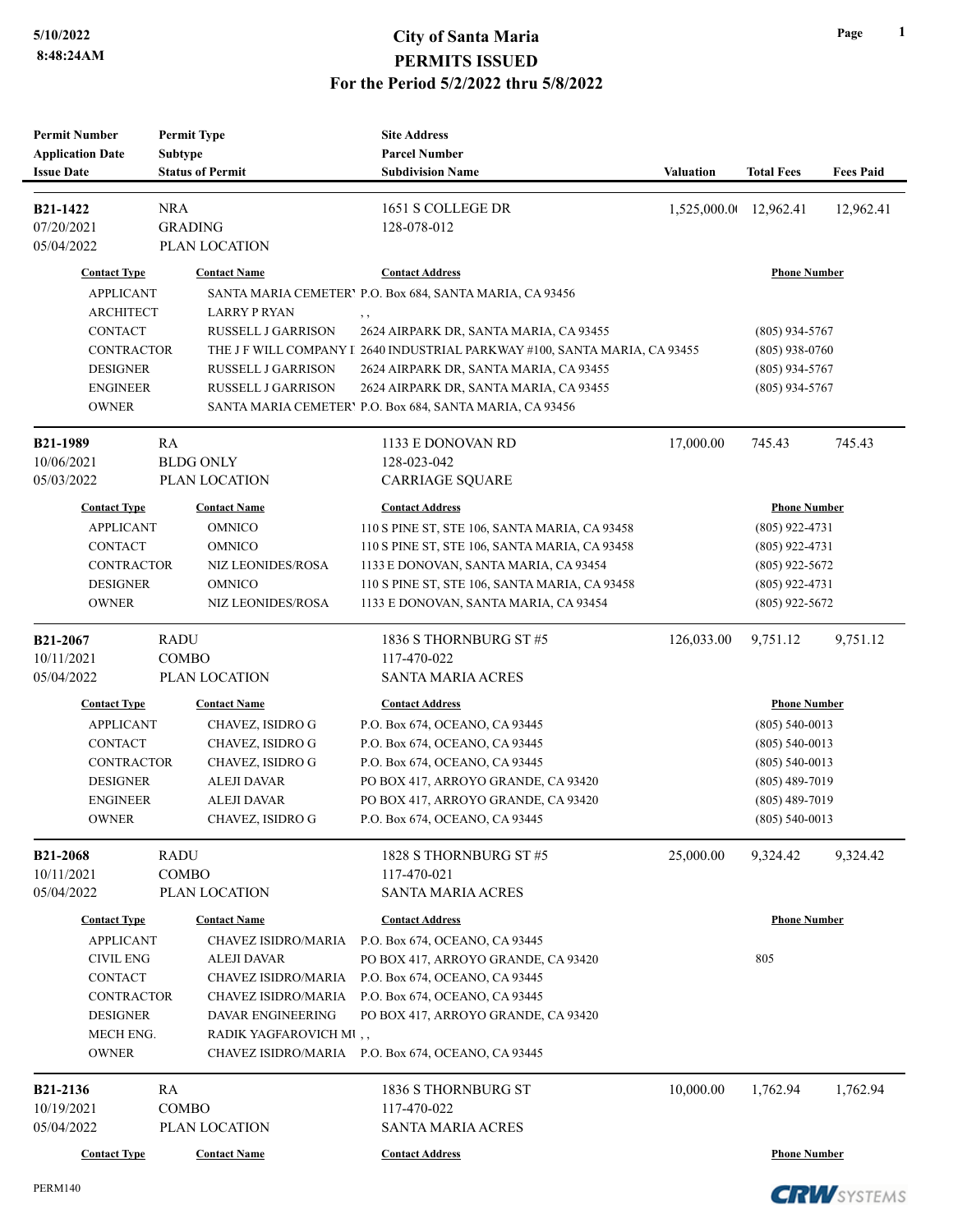| Permit Number<br><b>Application Date</b> | <b>Permit Type</b><br><b>Subtype</b><br><b>Status of Permit</b> |                            | <b>Site Address</b><br><b>Parcel Number</b><br><b>Subdivision Name</b> |                  |                                         |                   |
|------------------------------------------|-----------------------------------------------------------------|----------------------------|------------------------------------------------------------------------|------------------|-----------------------------------------|-------------------|
| <b>Issue Date</b><br><b>APPLICANT</b>    | CHAVEZ, ISIDRO G                                                |                            | P.O. Box 674, OCEANO, CA 93445                                         | Valuation        | <b>Total Fees</b><br>$(805) 540 - 0013$ | <b>Fees Paid</b>  |
| <b>CONTACT</b>                           | CHAVEZ, ISIDRO G                                                |                            | P.O. Box 674, OCEANO, CA 93445                                         |                  | $(805)$ 540-0013                        |                   |
| <b>CONTRACTOR</b>                        | CHAVEZ, ISIDRO G                                                |                            | P.O. Box 674, OCEANO, CA 93445                                         |                  | $(805) 540 - 0013$                      |                   |
| <b>DESIGNER</b>                          | <b>ALEJI DAVAR</b>                                              |                            | PO BOX 417, ARROYO GRANDE, CA 93420                                    | $(805)$ 489-7019 |                                         |                   |
| <b>ENGINEER</b>                          | <b>ALEJI DAVAR</b>                                              |                            | PO BOX 417, ARROYO GRANDE, CA 93420                                    |                  | $(805)$ 489-7019                        |                   |
| <b>OWNER</b>                             | CHAVEZ, ISIDRO G                                                |                            | P.O. Box 674, OCEANO, CA 93445                                         |                  | $(805)$ 540-0013                        |                   |
| B21-2137                                 | RA                                                              |                            | 1828 S THORNBURG ST #5                                                 | 0.00             | 2,621.16                                | 2,621.16          |
| 10/19/2021                               | <b>COMBO</b>                                                    |                            | 117-470-021                                                            |                  |                                         |                   |
| 05/04/2022                               | PLAN LOCATION                                                   |                            | <b>SANTA MARIA ACRES</b>                                               |                  |                                         |                   |
| <b>Contact Type</b>                      | <b>Contact Name</b>                                             |                            | <b>Contact Address</b>                                                 |                  | <b>Phone Number</b>                     |                   |
| <b>APPLICANT</b>                         |                                                                 | <b>CHAVEZ ISIDRO/MARIA</b> | P.O. Box 674, OCEANO, CA 93445                                         |                  |                                         |                   |
| <b>CIVIL ENG</b>                         | ALEJI DAVAR                                                     |                            | PO BOX 417, ARROYO GRANDE, CA 93420                                    |                  | 805                                     |                   |
| <b>CONTACT</b>                           |                                                                 | CHAVEZ ISIDRO/MARIA        | P.O. Box 674, OCEANO, CA 93445                                         |                  |                                         |                   |
| <b>CONTRACTOR</b>                        |                                                                 | CHAVEZ ISIDRO/MARIA        | P.O. Box 674, OCEANO, CA 93445                                         |                  |                                         |                   |
| <b>DESIGNER</b>                          | <b>DAVAR ENGINEERING</b>                                        |                            | PO BOX 417, ARROYO GRANDE, CA 93420                                    |                  | $(805)$ 489-7019                        |                   |
| <b>OWNER</b>                             |                                                                 | <b>CHAVEZ ISIDRO/MARIA</b> | P.O. Box 674, OCEANO, CA 93445                                         |                  |                                         |                   |
| B21-2317                                 | <b>RADU</b>                                                     |                            | 210 S CONCEPCION AVE                                                   | 30,000.00        | 4,228.81                                | 4,228.81          |
| 11/10/2021                               | <b>COMBO</b>                                                    |                            | 125-051-044                                                            |                  |                                         |                   |
| 05/03/2022                               | PLAN LOCATION                                                   |                            | <b>RANCH PARK</b>                                                      |                  |                                         |                   |
| <b>Contact Type</b>                      | <b>Contact Name</b>                                             |                            | <b>Contact Address</b>                                                 |                  | <b>Phone Number</b>                     |                   |
| <b>APPLICANT</b>                         |                                                                 |                            | STETSON DESIGN & DRAI 4374 KRIS DR, SANTA MARIA, CA 93455              |                  | $(805)$ 937-7666                        |                   |
| <b>CONTACT</b>                           |                                                                 |                            | STETSON DESIGN & DRAI 4374 KRIS DR, SANTA MARIA, CA 93455              |                  | $(805)$ 937-7666                        |                   |
| <b>CONTRACTOR</b>                        |                                                                 |                            | ANGUIANO, FRANCISCO   210 S CONCEPCION, SANTA MARIA, CA 93454          |                  | $(805)$ 349-8278                        |                   |
| <b>DESIGNER</b>                          |                                                                 |                            | STETSON DESIGN & DRAI 4374 KRIS DR, SANTA MARIA, CA 93455              |                  | $(805)$ 937-7666                        |                   |
| <b>OWNER</b>                             |                                                                 |                            | ANGUIANO, FRANCISCO   210 S CONCEPCION, SANTA MARIA, CA 93454          |                  | $(805)$ 349-8278                        |                   |
| <b>B21-2319</b>                          | RA                                                              |                            | 210 S CONCEPCION AVE                                                   | 15,000.00        | 4,156.38                                | 4,156.38          |
| 11/10/2021                               | <b>COMBO</b>                                                    |                            | 125-051-044                                                            |                  |                                         |                   |
| 05/03/2022                               | PLAN LOCATION                                                   |                            | <b>RANCH PARK</b>                                                      |                  |                                         |                   |
| <b>Contact Type</b>                      | <b>Contact Name</b>                                             |                            | <b>Contact Address</b>                                                 |                  | <b>Phone Number</b>                     |                   |
| APPLICANT                                |                                                                 |                            | STETSON DESIGN & DRAI 4374 KRIS DR, SANTA MARIA, CA 93455              |                  | $(805)$ 937-7666                        |                   |
| <b>CONTACT</b>                           |                                                                 |                            | STETSON DESIGN & DRAI 4374 KRIS DR, SANTA MARIA, CA 93455              |                  | $(805)$ 937-7666                        |                   |
| <b>CONTRACTOR</b>                        |                                                                 |                            | ANGUIANO, FRANCISCO   210 S CONCEPCION, SANTA MARIA, CA 93454          |                  | $(805)$ 349-8278                        |                   |
| <b>DESIGNER</b>                          |                                                                 |                            | STETSON DESIGN & DRAI 4374 KRIS DR, SANTA MARIA, CA 93455              |                  | $(805)$ 937-7666                        |                   |
| <b>OWNER</b>                             |                                                                 |                            | ANGUIANO, FRANCISCO   210 S CONCEPCION, SANTA MARIA, CA 93454          |                  | $(805)$ 349-8278                        |                   |
| B21-2367                                 | <b>RADU</b>                                                     |                            | 1506 JEFFREY CT                                                        | 75,000.00        | 6,216.59                                | 6,216.59          |
| 11/17/2021                               | <b>COMBO</b>                                                    |                            | 128-063-041                                                            |                  |                                         |                   |
| 05/03/2022                               | PLAN LOCATION                                                   |                            | <b>HANCOCK PARK</b>                                                    |                  |                                         |                   |
| <b>Contact Type</b>                      | <b>Contact Name</b>                                             |                            | <b>Contact Address</b>                                                 |                  | <b>Phone Number</b>                     |                   |
| <b>APPLICANT</b>                         |                                                                 |                            | MARGARET DIANE CAMA 1117 HAMPSHIRE, SANTA MARIA, CA 93455-3447         |                  |                                         |                   |
| <b>CONTACT</b>                           |                                                                 |                            | MARGARET DIANE CAMA 1117 HAMPSHIRE, SANTA MARIA, CA 93455-3447         |                  |                                         |                   |
| <b>CONTRACTOR</b>                        |                                                                 |                            | MARGARET DIANE CAMA 1117 HAMPSHIRE, SANTA MARIA, CA 93455-3447         |                  |                                         |                   |
| <b>DESIGNER</b>                          | PARNELL FUHRER                                                  |                            | 1306 KEN AVE, SANTA MARIA, CA 93455                                    |                  | $(805)$ 714-1188                        |                   |
| <b>OWNER</b>                             |                                                                 |                            | MARGARET DIANE CAMA 1117 HAMPSHIRE, SANTA MARIA, CA 93455-3447         |                  |                                         |                   |
| B21-2401                                 | <b>NRA</b>                                                      |                            | 1430 JASON WAY                                                         | 734,078.00       | 12,862.40                               | 12,862.40         |
| 11/22/2021                               | <b>ELEC ONLY</b>                                                |                            | 111-400-072                                                            |                  |                                         |                   |
| 05/03/2022                               | PLAN LOCATION                                                   |                            |                                                                        |                  |                                         |                   |
| PERM140                                  |                                                                 |                            |                                                                        |                  |                                         | <b>COLUTATION</b> |

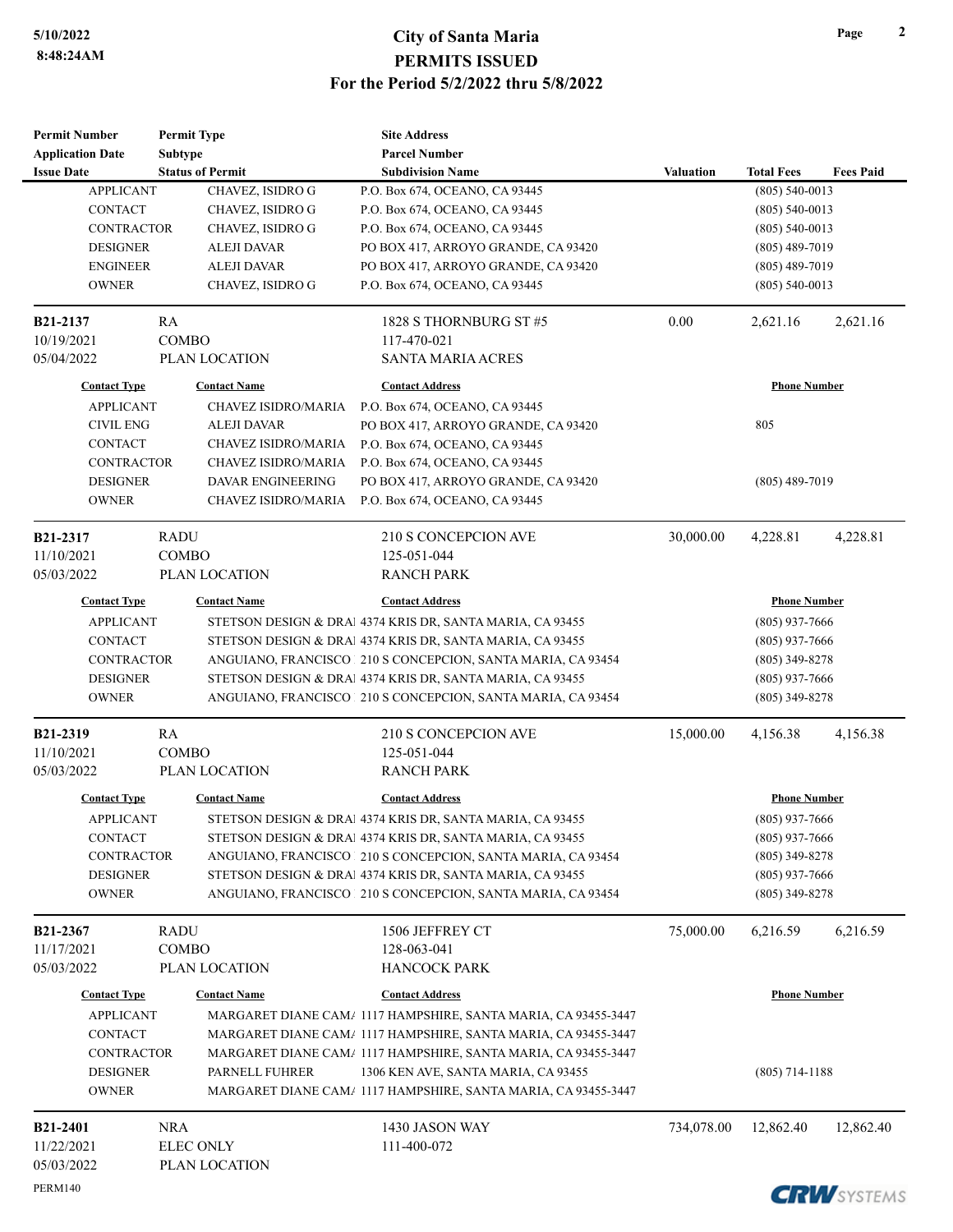| <b>Permit Number</b>    | <b>Permit Type</b>      | <b>Site Address</b>                                                   |                  |                     |                  |
|-------------------------|-------------------------|-----------------------------------------------------------------------|------------------|---------------------|------------------|
| <b>Application Date</b> | <b>Subtype</b>          | <b>Parcel Number</b>                                                  |                  |                     |                  |
| <b>Issue Date</b>       | <b>Status of Permit</b> | <b>Subdivision Name</b>                                               | <b>Valuation</b> | <b>Total Fees</b>   | <b>Fees Paid</b> |
| <b>Contact Type</b>     | <b>Contact Name</b>     | <b>Contact Address</b>                                                |                  | <b>Phone Number</b> |                  |
| <b>APPLICANT</b>        |                         | MOTIVE ENERGY TELECC 755 TRADEMARK CIRCLE, CORONA, CA 92879           |                  | $(909)$ 284-0189    |                  |
| <b>CONTACT</b>          |                         | MOTIVE ENERGY TELECC 755 TRADEMARK CIRCLE, CORONA, CA 92879           |                  | $(909)$ 284-0189    |                  |
| <b>CONTRACTOR</b>       |                         | MOTIVE ENERGY TELECC 755 TRADEMARK CIRCLE, CORONA, CA 92879           |                  | $(909)$ 284-0189    |                  |
| <b>DESIGNER</b>         |                         | MOTIVE ENERGY TELECC 755 TRADEMARK CIRCLE, CORONA, CA 92879           |                  | $(909)$ 284-0189    |                  |
| <b>ELECT. ENG</b>       |                         | NICHOLAS KEITH LOVGR 3621 WILSHIRE TERRACE, SAN DIEGO, CA 92104       |                  |                     |                  |
| <b>OWNER</b>            |                         | MORGAN, CONNIE LYN 1430 JASON, SANTA MARIA, CA 93455                  |                  | $(805)$ 928-7772    |                  |
| <b>B21-2462</b>         | <b>RADU</b>             | 1011 W MARIPOSA WAY                                                   | 50,000.00        | 4,030.17            | 4.030.17         |
| 12/06/2021              | <b>COMBO</b>            | 123-202-015                                                           |                  |                     |                  |
| 05/03/2022              | PLAN LOCATION           | ADAM PARK                                                             |                  |                     |                  |
| <b>Contact Type</b>     | <b>Contact Name</b>     | <b>Contact Address</b>                                                |                  | <b>Phone Number</b> |                  |
| <b>APPLICANT</b>        | <b>DAVID CHAVEZ</b>     | 119 E HERMOSA ST, SANTA MARIA, CA                                     |                  | $(805) 863 - 7660$  |                  |
| <b>CONTACT</b>          | <b>DAVID CHAVEZ</b>     | 119 E HERMOSA ST, SANTA MARIA, CA                                     |                  | $(805) 863 - 7660$  |                  |
| <b>CONTRACTOR</b>       | BRAVO, GENARO           | 1011 W MARIPOSA, SANTA MARIA, CA 93458                                |                  | $(805)$ 363-5814    |                  |
| <b>DESIGNER</b>         | <b>DAVID CHAVEZ</b>     | 119 E HERMOSA ST, SANTA MARIA, CA                                     |                  | $(805) 863 - 7660$  |                  |
| <b>OWNER</b>            | BRAVO, GENARO           | 1011 W MARIPOSA, SANTA MARIA, CA 93458                                |                  | $(805)$ 631-7348    |                  |
| <b>B22-0009</b>         | <b>NRAF</b>             | 2210 N PREISKER LN                                                    | 120,000.00       | 1,636.52            | 1,636.52         |
| 01/04/2022              | <b>FIRE</b>             | 128-002-035                                                           |                  |                     |                  |
| 05/05/2022              | PLAN LOCATION           |                                                                       |                  |                     |                  |
| <b>Contact Type</b>     | <b>Contact Name</b>     | <b>Contact Address</b>                                                |                  | <b>Phone Number</b> |                  |
| <b>APPLICANT</b>        |                         | S & M FIRE PROTECTION 3523 S HIGUERA ST #D, SAN LUIS OBISPO, CA 93401 |                  | $(805)$ 541-4566    |                  |
| <b>CONTACT</b>          |                         | S & M FIRE PROTECTION 3523 S HIGUERA ST #D, SAN LUIS OBISPO, CA 93401 |                  | $(805)$ 541-4566    |                  |
| <b>CONTRACTOR</b>       |                         | S & M FIRE PROTECTION 3523 S HIGUERA ST #D, SAN LUIS OBISPO, CA 93401 |                  | $(805)$ 541-4566    |                  |
| <b>DESIGNER</b>         |                         | S & M FIRE PROTECTION 3523 S HIGUERA ST #D, SAN LUIS OBISPO, CA 93401 |                  | $(805)$ 541-4566    |                  |
| <b>OWNER</b>            |                         | CARPENTERS LOCAL 180(1010 S BROADWAY UNIT H, SANTA MARIA, CA 93454    |                  |                     |                  |
| <b>B22-0088</b>         | <b>RADU</b>             | <b>1605 E ROSE AVE</b>                                                | 26,077.59        | 3,334.73            | 3,334.73         |
| 01/19/2022              | <b>COMBO</b>            | 128-037-024                                                           |                  |                     |                  |
| 05/04/2022              | PLAN LOCATION           | <b>SANTA MARIA MANOR</b>                                              |                  |                     |                  |
| <b>Contact Type</b>     | <b>Contact Name</b>     | <b>Contact Address</b>                                                |                  | <b>Phone Number</b> |                  |
| <b>APPLICANT</b>        | AGUIRRE JOSE            | 1605 E ROSE, SANTA MARIA, CA 93454-3366                               |                  | $(805) 862 - 7790$  |                  |
| CONTACT                 |                         | HONRADA DRAFTING SEI 803 TABITHA ST, SANTA MARIA, CA 93458            |                  | $(805)$ 264-2701    |                  |
| <b>CONTRACTOR</b>       | <b>AGUIRRE JOSE</b>     | 1605 E ROSE, SANTA MARIA, CA 93454-3366                               |                  | $(805) 862 - 7790$  |                  |
| <b>DESIGNER</b>         |                         | HONRADA DRAFTING SEI 803 TABITHA ST, SANTA MARIA, CA 93458            |                  | $(805)$ 264-2701    |                  |
| <b>OWNER</b>            | <b>AGUIRRE JOSE</b>     | 1605 E ROSE, SANTA MARIA, CA 93454-3366                               |                  | $(805) 862 - 7790$  |                  |
| <b>B22-0089</b>         | <b>RADU</b>             | <b>1605 E ROSE AVE</b>                                                | 20,016.18        | 3,417.90            | 3,417.90         |
| 01/19/2022              | <b>COMBO</b>            | 128-037-024                                                           |                  |                     |                  |
| 05/04/2022              | PLAN LOCATION           | <b>SANTA MARIA MANOR</b>                                              |                  |                     |                  |
| <b>Contact Type</b>     | <b>Contact Name</b>     | <b>Contact Address</b>                                                |                  | <b>Phone Number</b> |                  |
| <b>APPLICANT</b>        |                         | HONRADA DRAFTING SEI 803 TABITHA ST, SANTA MARIA, CA 93458            |                  | $(805)$ 264-2701    |                  |
| <b>CONTACT</b>          |                         | HONRADA DRAFTING SEI 803 TABITHA ST, SANTA MARIA, CA 93458            |                  | $(805)$ 264-2701    |                  |
| <b>CONTRACTOR</b>       | <b>AGUIRRE JOSE</b>     | 1605 E ROSE, SANTA MARIA, CA 93454-3366                               |                  | $(805) 862 - 7790$  |                  |
| <b>DESIGNER</b>         |                         | HONRADA DRAFTING SEI 803 TABITHA ST, SANTA MARIA, CA 93458            |                  | $(805)$ 264-2701    |                  |
| <b>OWNER</b>            | <b>AGUIRRE JOSE</b>     | 1605 E ROSE, SANTA MARIA, CA 93454-3366                               |                  | $(805) 862 - 7790$  |                  |
| B22-0090                | RA                      | 1605 E ROSE AVE                                                       | 500.00           | 1,683.68            | 1,683.68         |
| 01/19/2022              | COMBO                   | 128-037-024                                                           |                  |                     |                  |

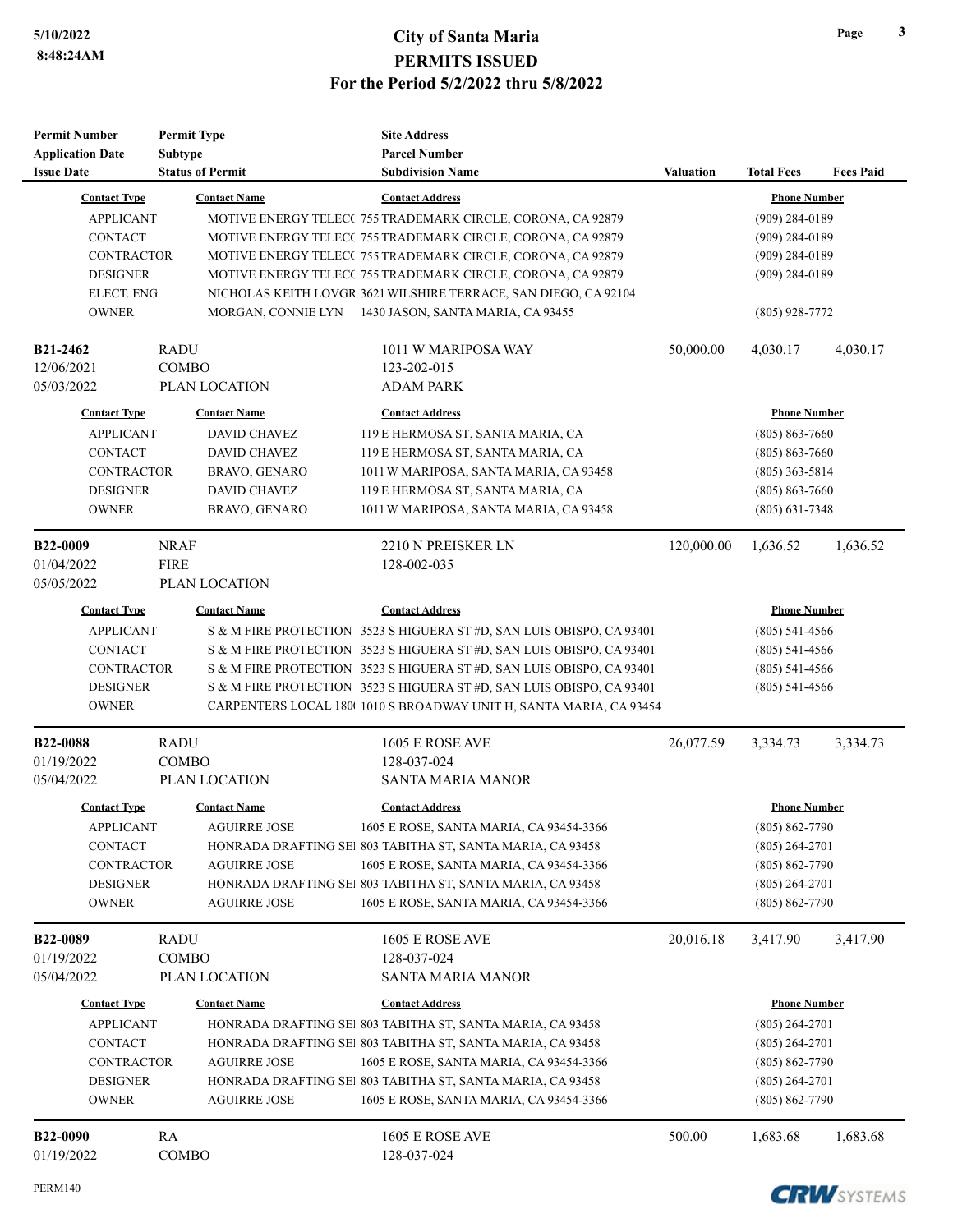| <b>Permit Number</b>          |                | <b>Permit Type</b>      | <b>Site Address</b>                                        |                  |                     |                  |
|-------------------------------|----------------|-------------------------|------------------------------------------------------------|------------------|---------------------|------------------|
| <b>Application Date</b>       | <b>Subtype</b> |                         | <b>Parcel Number</b>                                       |                  |                     |                  |
| <b>Issue Date</b>             |                | <b>Status of Permit</b> | <b>Subdivision Name</b>                                    | <b>Valuation</b> | <b>Total Fees</b>   | <b>Fees Paid</b> |
| 05/04/2022                    |                | PLAN LOCATION           | <b>SANTA MARIA MANOR</b>                                   |                  |                     |                  |
| <b>Contact Type</b>           |                | <b>Contact Name</b>     | <b>Contact Address</b>                                     |                  | <b>Phone Number</b> |                  |
| <b>APPLICANT</b>              |                |                         | HONRADA DRAFTING SEI 803 TABITHA ST, SANTA MARIA, CA 93458 |                  | $(805)$ 264-2701    |                  |
| <b>CONTACT</b>                |                |                         | HONRADA DRAFTING SEI 803 TABITHA ST, SANTA MARIA, CA 93458 |                  | $(805)$ 264-2701    |                  |
| <b>CONTRACTOR</b>             |                | <b>AGUIRRE JOSE</b>     | 1605 E ROSE, SANTA MARIA, CA 93454-3366                    |                  | $(805) 862 - 7790$  |                  |
| <b>DESIGNER</b>               |                |                         | HONRADA DRAFTING SEI 803 TABITHA ST, SANTA MARIA, CA 93458 |                  | $(805)$ 264-2701    |                  |
| <b>OWNER</b>                  |                | <b>AGUIRRE JOSE</b>     | 1605 E ROSE, SANTA MARIA, CA 93454-3366                    |                  | $(805) 862 - 7790$  |                  |
| <b>B22-0133</b>               | <b>RADU</b>    |                         | 611 W SUNSET AVE                                           | 45,000.00        | 3,474.05            | 3,474.05         |
| 01/24/2022                    |                | <b>COMBO</b>            | 119-052-031                                                |                  |                     |                  |
| 05/04/2022                    |                | PLAN LOCATION           | ORCHARD PARK                                               |                  |                     |                  |
| <b>Contact Type</b>           |                | <b>Contact Name</b>     | <b>Contact Address</b>                                     |                  | <b>Phone Number</b> |                  |
| <b>APPLICANT</b>              |                | <b>ARIEL ZARATE</b>     | 717 E GRAND AVE STE C, ARROYO GRANDE, CA 93420             |                  | $(805)$ 489-9022    |                  |
| <b>CONTACT</b>                |                | <b>ARIEL ZARATE</b>     | 717 E GRAND AVE STE C, ARROYO GRANDE, CA 93420             |                  | $(805)$ 489-9022    |                  |
| <b>CONTRACTOR</b>             |                | ROSAS, SAUL JIMENEZ     | 611 W SUNSET, SANTA MARIA, CA 93458                        |                  | $(805)$ 925-3740    |                  |
| <b>DESIGNER</b>               |                | <b>ARIEL ZARATE</b>     | 717 E GRAND AVE STE C, ARROYO GRANDE, CA 93420             |                  | $(805)$ 489-9022    |                  |
| <b>OWNER</b>                  |                | ROSAS, SAUL JIMENEZ     | 611 W SUNSET, SANTA MARIA, CA 93458                        |                  | $(805)$ 925-3740    |                  |
|                               |                |                         |                                                            |                  |                     |                  |
| B22-0134                      | <b>RA</b>      |                         | 611 W SUNSET AVE                                           | 10,000.00        | 739.79              | 739.79           |
| 01/24/2022                    | <b>COMBO</b>   |                         | 119-052-031                                                |                  |                     |                  |
| 05/04/2022                    |                | PLAN LOCATION           | ORCHARD PARK                                               |                  |                     |                  |
| <b>Contact Type</b>           |                | <b>Contact Name</b>     | <b>Contact Address</b>                                     |                  | <b>Phone Number</b> |                  |
| <b>APPLICANT</b>              |                | <b>ARIEL ZARATE</b>     | 717 E GRAND AVE STE C, ARROYO GRANDE, CA 93420             |                  | $(805)$ 489-9022    |                  |
| <b>CONTACT</b>                |                | <b>ARIEL ZARATE</b>     | 717 E GRAND AVE STE C, ARROYO GRANDE, CA 93420             |                  | $(805)$ 489-9022    |                  |
| <b>CONTRACTOR</b>             |                | ROSAS, SAUL JIMENEZ     | 611 W SUNSET, SANTA MARIA, CA 93458                        |                  | $(805)$ 925-3740    |                  |
| <b>DESIGNER</b>               |                | <b>ARIEL ZARATE</b>     | 717 E GRAND AVE STE C, ARROYO GRANDE, CA 93420             |                  | $(805)$ 489-9022    |                  |
| <b>OWNER</b>                  |                | ROSAS, SAUL JIMENEZ     | 611 W SUNSET, SANTA MARIA, CA 93458                        |                  | $(805)$ 925-3740    |                  |
|                               | <b>RADU</b>    |                         |                                                            |                  |                     |                  |
| <b>B22-0262</b><br>02/08/2022 | <b>COMBO</b>   |                         | 2741 BANYAN WAY<br>111-350-070                             | 21,649.32        | 3,984.53            | 3,984.53         |
| 05/02/2022                    |                | PLAN LOCATION           | <b>COUNTRY CLUB GARDENS</b>                                |                  |                     |                  |
|                               |                |                         |                                                            |                  |                     |                  |
| <b>Contact Type</b>           |                | <b>Contact Name</b>     | <b>Contact Address</b>                                     |                  | <b>Phone Number</b> |                  |
| <b>APPLICANT</b>              |                | ARIEL ZARATE            | 717 E GRAND AVE STE C, ARROYO GRANDE, CA 93420             |                  | $(805)$ 489-9022    |                  |
| CONTACT                       |                | <b>ARIEL ZARATE</b>     | 717 E GRAND AVE STE C, ARROYO GRANDE, CA 93420             |                  | $(805)$ 489-9022    |                  |
| <b>CONTRACTOR</b>             |                |                         | LUISA PADILLA & MARIA 2741 BANYAN, SANTA MARIA, CA 93455   |                  | $(805)$ 260-7431    |                  |
| <b>DESIGNER</b>               |                | <b>ARIEL ZARATE</b>     | 717 E GRAND AVE STE C, ARROYO GRANDE, CA 93420             |                  | $(805)$ 489-9022    |                  |
| <b>OWNER</b>                  |                |                         | LUISA PADILLA & MARIA 2741 BANYAN, SANTA MARIA, CA 93455   |                  | $(805)$ 260-7431    |                  |
| <b>B22-0263</b>               | RA.            |                         | 2741 BANYAN WAY                                            | 12,136.74        | 2,361.76            | 2,361.76         |
| 02/08/2022                    |                | <b>COMBO</b>            | 111-350-070                                                |                  |                     |                  |
| 05/02/2022                    |                | PLAN LOCATION           | <b>COUNTRY CLUB GARDENS</b>                                |                  |                     |                  |
| <b>Contact Type</b>           |                | <b>Contact Name</b>     | <b>Contact Address</b>                                     |                  | <b>Phone Number</b> |                  |
| <b>APPLICANT</b>              |                | <b>ARIEL ZARATE</b>     | 717 E GRAND AVE STE C, ARROYO GRANDE, CA 93420             |                  | $(805)$ 489-9022    |                  |
| <b>CONTACT</b>                |                | <b>ARIEL ZARATE</b>     | 717 E GRAND AVE STE C, ARROYO GRANDE, CA 93420             |                  | $(805)$ 489-9022    |                  |
| <b>CONTRACTOR</b>             |                |                         | LUISA PADILLA & MARIA 2741 BANYAN, SANTA MARIA, CA 93455   |                  | $(805)$ 260-7431    |                  |
| <b>DESIGNER</b>               |                | <b>ARIEL ZARATE</b>     | 717 E GRAND AVE STE C, ARROYO GRANDE, CA 93420             |                  | $(805)$ 489-9022    |                  |
| <b>OWNER</b>                  |                |                         | LUISA PADILLA & MARIA 2741 BANYAN, SANTA MARIA, CA 93455   |                  | $(805)$ 260-7431    |                  |
|                               |                |                         |                                                            |                  |                     |                  |
| B22-0312                      | <b>NRA</b>     |                         | 3217 TERMINAL DR                                           | 36,000.00        | 1,160.75            | 1,160.75         |
| 02/15/2022                    |                | <b>ELEC ONLY</b>        | 111-231-006                                                |                  |                     |                  |

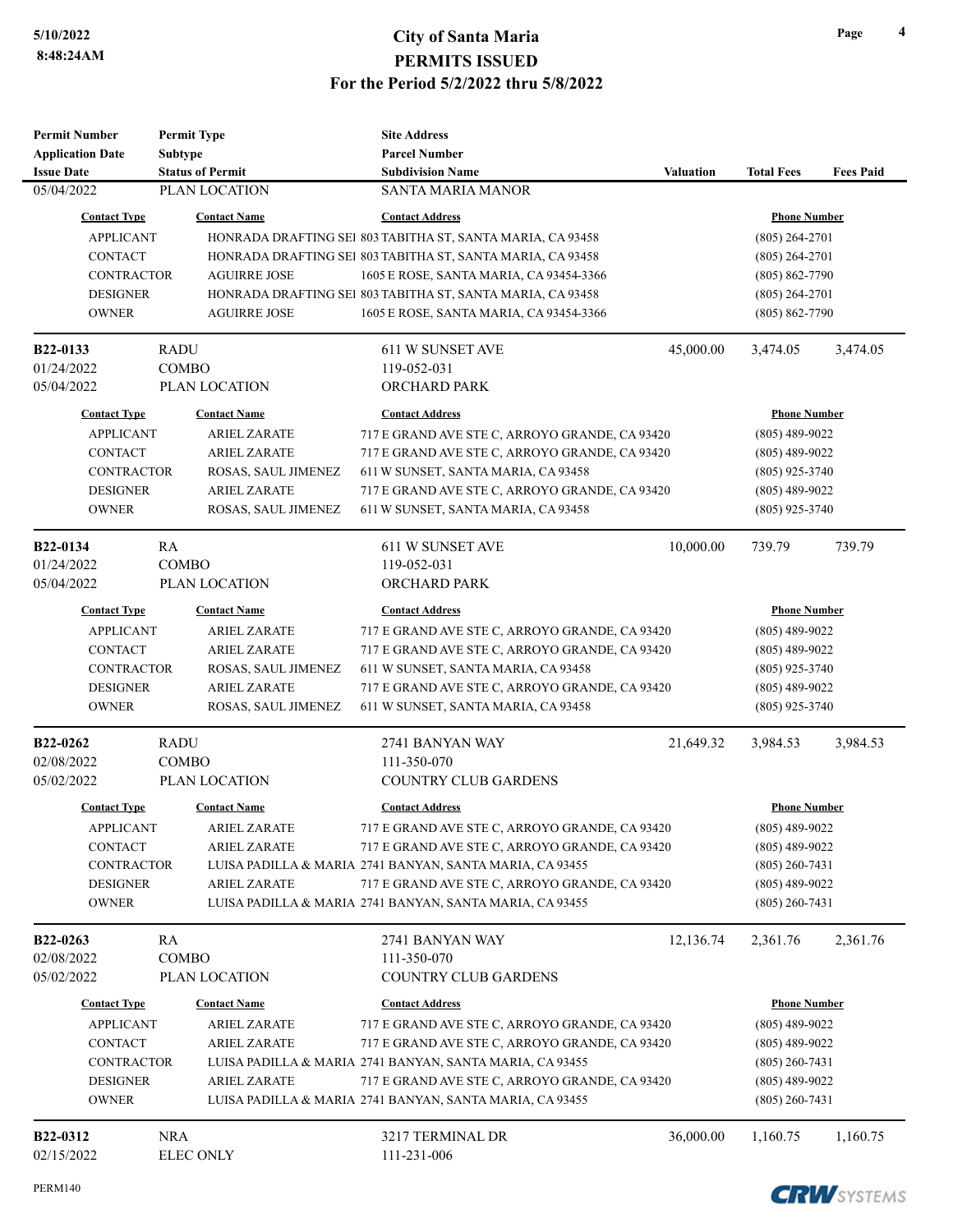| <b>Permit Number</b>        | <b>Permit Type</b>      | <b>Site Address</b>                                                                            |                  |                                      |                  |
|-----------------------------|-------------------------|------------------------------------------------------------------------------------------------|------------------|--------------------------------------|------------------|
| <b>Application Date</b>     | <b>Subtype</b>          | <b>Parcel Number</b>                                                                           |                  |                                      |                  |
| <b>Issue Date</b>           | <b>Status of Permit</b> | <b>Subdivision Name</b>                                                                        | <b>Valuation</b> | <b>Total Fees</b>                    | <b>Fees Paid</b> |
| 05/02/2022                  | PLAN LOCATION           |                                                                                                |                  |                                      |                  |
| <b>Contact Type</b>         | <b>Contact Name</b>     | <b>Contact Address</b>                                                                         |                  | <b>Phone Number</b>                  |                  |
| <b>APPLICANT</b>            | <b>ELITE ELECTRIC</b>   | 1232 E HARDING AVE, SANTA MARIA, CA 93458                                                      |                  | $(805) 863 - 8278$                   |                  |
| <b>CONTACT</b>              | <b>ELITE ELECTRIC</b>   | 1232 E HARDING AVE, SANTA MARIA, CA 93458                                                      |                  | $(805) 863 - 8278$                   |                  |
| <b>CONTRACTOR</b>           | <b>ELITE ELECTRIC</b>   | 1232 E HARDING AVE, SANTA MARIA, CA 93458                                                      |                  | $(805) 863 - 8278$                   |                  |
| <b>DESIGNER</b>             | ALI GHAMKHAR            | 1120 LINCOLN ST #1200, DENVER, CO 80203                                                        |                  | 805                                  |                  |
| <b>ELECT. ENG</b>           | <b>ALI GHAMKHAR</b>     | 1120 LINCOLN ST #1200, DENVER, CO 80203                                                        |                  | 805                                  |                  |
| <b>ENGINEER</b>             | ALI GHAMKHAR            | 1120 LINCOLN ST #1200, DENVER, CO 80203                                                        |                  | 805                                  |                  |
| <b>OWNER</b>                |                         | SANTA MARIA PUBLIC AI 801 S BROADWAY, SANTA MARIA, CA 93454                                    |                  |                                      |                  |
|                             |                         |                                                                                                |                  |                                      |                  |
| <b>B22-0431</b>             | RASI                    | 2102 S CALLE MIRASOL                                                                           | 1,000.00         | 1,274.40                             | 1,274.40         |
| 03/03/2022                  | <b>COMBO</b>            | 117-800-033                                                                                    |                  |                                      |                  |
| 05/02/2022                  | PLAN LOCATION           |                                                                                                |                  |                                      |                  |
| <b>Contact Type</b>         | <b>Contact Name</b>     | <b>Contact Address</b>                                                                         |                  | <b>Phone Number</b>                  |                  |
| <b>APPLICANT</b>            |                         | HERNANDEZ JOSE A MON 10032 TEDDINGTON, ELK GROVE, CA 95624-1339                                |                  | $(805) 863 - 1926$                   |                  |
| <b>CONTACT</b>              | <b>DAVID CHAVEZ</b>     | 119 E HERMOSA ST, SANTA MARIA, CA                                                              |                  | $(805) 863 - 7660$                   |                  |
| <b>CONTRACTOR</b>           |                         | HERNANDEZ JOSE A MON 10032 TEDDINGTON, ELK GROVE, CA 95624-1339                                |                  | $(805) 863 - 1926$                   |                  |
| <b>DESIGNER</b>             | <b>DAVID CHAVEZ</b>     | 119 E HERMOSA ST, SANTA MARIA, CA                                                              |                  | $(805) 863 - 7660$                   |                  |
| <b>OWNER</b>                |                         | HERNANDEZ JOSE A MON 10032 TEDDINGTON, ELK GROVE, CA 95624-1339                                |                  | $(805) 863 - 1926$                   |                  |
| B <sub>22</sub> -0455       | RA                      | 1825 N BAYLOR LN                                                                               | 12,000.00        | 200.02                               | 200.02           |
| 03/02/2022                  | <b>MECH ONLY</b>        | 128-142-037                                                                                    |                  |                                      |                  |
| 05/04/2022                  | <b>ATTACHED</b>         |                                                                                                |                  |                                      |                  |
|                             |                         |                                                                                                |                  |                                      |                  |
| <b>Contact Type</b>         | <b>Contact Name</b>     | <b>Contact Address</b>                                                                         |                  | <b>Phone Number</b>                  |                  |
| <b>APPLICANT</b>            |                         | ALLSTAR HEATING & AIR 63 INDUSTRIAL WAY, BUELLTON, CA 93427                                    |                  | $(805) 688 - 4018$                   |                  |
| <b>CONTACT</b>              |                         | ALLSTAR HEATING & AIR 63 INDUSTRIAL WAY, BUELLTON, CA 93427                                    |                  | $(805) 688 - 4018$                   |                  |
| <b>CONTRACTOR</b>           |                         | ALLSTAR HEATING & AIR 63 INDUSTRIAL WAY, BUELLTON, CA 93427                                    |                  | $(805) 688 - 4018$                   |                  |
| <b>OWNER</b>                |                         | ZAVALA, LEONEL MEDRA 1825 N BAYLOR, SANTA MARIA, CA 93454-1588                                 |                  |                                      |                  |
| B22-0539                    | <b>RADU</b>             | 130 E TUNNELL ST                                                                               | 50,000.00        | 6,062.23                             | 6,062.23         |
| 03/16/2022                  | <b>COMBO</b>            | 121-152-011                                                                                    |                  |                                      |                  |
| 05/04/2022                  | PLAN LOCATION           | <b>BELLA CASA</b>                                                                              |                  |                                      |                  |
| <b>Contact Type</b>         | <b>Contact Name</b>     | <b>Contact Address</b>                                                                         |                  | <b>Phone Number</b>                  |                  |
|                             |                         |                                                                                                |                  |                                      |                  |
| <b>APPLICANT</b><br>CONTACT | OMNICO<br>OMNICO        | 110 S PINE ST, STE 106, SANTA MARIA, CA 93458<br>110 S PINE ST, STE 106, SANTA MARIA, CA 93458 |                  | $(805)$ 922-4731<br>$(805)$ 922-4731 |                  |
| <b>CONTRACTOR</b>           | RODRIGUEZ, ALICIA       | 1426 EAGLE, SANTA MARIA, CA 93454-7243                                                         |                  |                                      |                  |
| <b>DESIGNER</b>             | <b>OMNICO</b>           | 110 S PINE ST, STE 106, SANTA MARIA, CA 93458                                                  |                  | $(805)$ 922-4731                     |                  |
| <b>OWNER</b>                | RODRIGUEZ, ALICIA       | 1426 EAGLE, SANTA MARIA, CA 93454-7243                                                         |                  |                                      |                  |
|                             |                         |                                                                                                |                  |                                      |                  |
| <b>B22-0540</b>             | <b>NRA</b>              | 620 E SUNRISE DR                                                                               | 75,000.00        | 878.56                               | 878.56           |
| 03/17/2022                  | <b>GRADING</b>          | 109-010-022                                                                                    |                  |                                      |                  |
| 05/02/2022                  | <b>ATTACHED</b>         | <b>LOS CERROS</b>                                                                              |                  |                                      |                  |
| <b>Contact Type</b>         | <b>Contact Name</b>     | <b>Contact Address</b>                                                                         |                  | <b>Phone Number</b>                  |                  |
| <b>APPLICANT</b>            | A J DIANI CONST CO      | 351 N BLOSSER RD, SANTA MARIA, CA 93456                                                        |                  | $(805)$ 925-9533                     |                  |
| CONTACT                     | <b>ERCAN CANDAN</b>     | 5075 S BRADLEY RD STE 203, SANTA MARIA, CA 93455                                               |                  | $(805)$ 938-0855                     |                  |
| <b>CONTRACTOR</b>           | A J DIANI CONST CO      | 351 N BLOSSER RD, SANTA MARIA, CA 93456                                                        |                  | $(805)$ 925-9533                     |                  |
| <b>DESIGNER</b>             | <b>ERCAN CANDAN</b>     | 5075 S BRADLEY RD STE 203, SANTA MARIA, CA 93455                                               |                  | $(805)$ 938-0855                     |                  |
| <b>ENGINEER</b>             | ERCAN CANDAN            | 5075 S BRADLEY RD STE 203, SANTA MARIA, CA 93455                                               |                  | $(805)$ 938-0855                     |                  |
| <b>OWNER</b>                | CITY OF SANTA MARIA     | 110 E COOK ST, SANTA MARIA, CA 93454                                                           |                  | (805) 925-0951                       |                  |

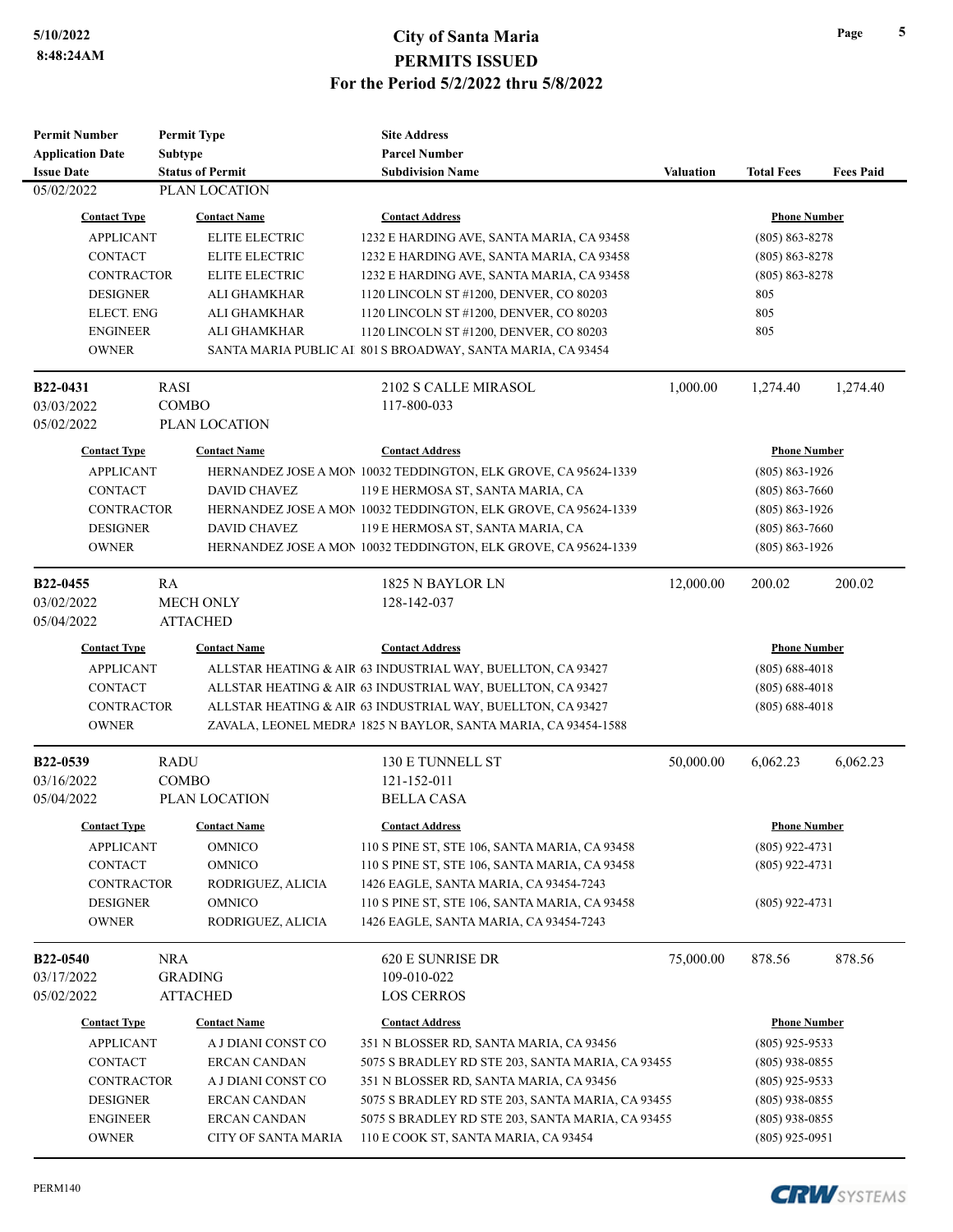| <b>Permit Number</b>    | <b>Permit Type</b>        | <b>Site Address</b>                                              |                  |                     |                       |
|-------------------------|---------------------------|------------------------------------------------------------------|------------------|---------------------|-----------------------|
| <b>Application Date</b> | <b>Subtype</b>            | <b>Parcel Number</b>                                             |                  |                     |                       |
| <b>Issue Date</b>       | <b>Status of Permit</b>   | <b>Subdivision Name</b>                                          | <b>Valuation</b> | <b>Total Fees</b>   | <b>Fees Paid</b>      |
| B22-0626                | <b>NRA</b>                | 1825 S BROADWAY                                                  | 9,000.00         | 512.25              | 512.25                |
| 03/29/2022              | <b>BLDG ONLY</b>          | 117-500-032                                                      |                  |                     |                       |
| 05/03/2022              | PLAN LOCATION             |                                                                  |                  |                     |                       |
| <b>Contact Type</b>     | <b>Contact Name</b>       | <b>Contact Address</b>                                           |                  | <b>Phone Number</b> |                       |
| <b>APPLICANT</b>        |                           | RESOURCE CONNECT GEI 4080 LA BARBARA DR, SANTA BARBARA, CA 93110 |                  | $(805)$ 722-9054    |                       |
| <b>ARCHITECT</b>        | <b>FRANCES F GIBBS</b>    | 3592 SACRAMENTO DR #106, SAN LUIS OBISPO, CA                     |                  | $(805)$ 541-5604    |                       |
| <b>CONTACT</b>          |                           | RESOURCE CONNECT GE 4080 LA BARBARA DR, SANTA BARBARA, CA 93110  |                  | $(805)$ 722-9054    |                       |
| <b>CONTRACTOR</b>       |                           | RESOURCE CONNECT GE! 4080 LA BARBARA DR, SANTA BARBARA, CA 93110 |                  | $(805)$ 722-9054    |                       |
| <b>DESIGNER</b>         | <b>FRANCES F GIBBS</b>    | 3592 SACRAMENTO DR #106, SAN LUIS OBISPO, CA                     |                  | $(805)$ 541-5604    |                       |
| <b>OWNER</b>            | <b>HERITAGE OAKS BANK</b> | 1825 S BROADWAY, SANTA MARIA, CA 93458                           |                  |                     |                       |
|                         |                           |                                                                  |                  |                     |                       |
| B22-0724                | <b>NRA</b>                | 324 N SUEY RD                                                    | 11,000.00        | 467.23              | 467.23                |
| 04/12/2022              | <b>BLDG ONLY</b>          | 128-109-028                                                      |                  |                     |                       |
| 05/03/2022              | PLAN LOCATION             |                                                                  |                  |                     |                       |
| <b>Contact Type</b>     | <b>Contact Name</b>       | <b>Contact Address</b>                                           |                  | <b>Phone Number</b> |                       |
| <b>APPLICANT</b>        |                           | BRIAN'S ASPHALT MAINT 720 ARTIC AVE, SANTA MARIA, CA 93454       |                  | $(805) 878 - 8938$  |                       |
| <b>CONTACT</b>          |                           | BRIAN'S ASPHALT MAINT 720 ARTIC AVE, SANTA MARIA, CA 93454       |                  | $(805) 878 - 8938$  |                       |
| <b>CONTRACTOR</b>       |                           | BRIAN'S ASPHALT MAINT 720 ARTIC AVE, SANTA MARIA, CA 93454       |                  | $(805) 878 - 8938$  |                       |
| <b>DESIGNER</b>         |                           | BRIAN'S ASPHALT MAINT 720 ARTIC AVE, SANTA MARIA, CA 93454       |                  | $(805) 878 - 8938$  |                       |
|                         |                           |                                                                  |                  |                     |                       |
| <b>OWNER</b>            |                           | CALVARY TEMPLE CHUR(324 N SUEY RD, SANTA MARIA, CA 93454         |                  | $(805)$ 705-2494    |                       |
| B <sub>22</sub> -0725   | <b>NRA</b>                | 1279 W STOWELL RD                                                | 30,000.00        | 473.55              | 473.55                |
| 04/12/2022              | <b>BLDG ONLY</b>          | 117-590-001                                                      |                  |                     |                       |
| 05/03/2022              | PLAN LOCATION             |                                                                  |                  |                     |                       |
| <b>Contact Type</b>     | <b>Contact Name</b>       | <b>Contact Address</b>                                           |                  | <b>Phone Number</b> |                       |
| <b>APPLICANT</b>        |                           | BRIAN'S ASPHALT MAINT 720 ARTIC AVE, SANTA MARIA, CA 93454       |                  | $(805)$ 878-8938    |                       |
| <b>CONTACT</b>          |                           | BRIAN'S ASPHALT MAINT 720 ARTIC AVE, SANTA MARIA, CA 93454       |                  | $(805) 878 - 8938$  |                       |
| <b>CONTRACTOR</b>       |                           | BRIAN'S ASPHALT MAINT 720 ARTIC AVE, SANTA MARIA, CA 93454       |                  | $(805) 878 - 8938$  |                       |
| <b>DESIGNER</b>         |                           | BRIAN'S ASPHALT MAINT 720 ARTIC AVE, SANTA MARIA, CA 93454       |                  | $(805) 878 - 8938$  |                       |
| <b>OWNER</b>            |                           | POPOVICH, GEORGE & PA 237 LA CRESTA, ARROYO GRANDE, CA 93420     |                  | $(805)$ 550-5862    |                       |
|                         |                           |                                                                  |                  |                     |                       |
| B22-0752                | RA                        | 1404 E MCELHANY AVE                                              | 18,000.00        | 261.53              | 261.53                |
| 04/07/2022              | <b>MECH ONLY</b>          | 128-037-005                                                      |                  |                     |                       |
| 05/04/2022              | <b>ATTACHED</b>           | <b>SANTA MARIA MANOR</b>                                         |                  |                     |                       |
| <b>Contact Type</b>     | <b>Contact Name</b>       | <b>Contact Address</b>                                           |                  | <b>Phone Number</b> |                       |
| <b>APPLICANT</b>        |                           | ALLSTAR HEATING & AIR 63 INDUSTRIAL WAY, BUELLTON, CA 93427      |                  | $(805) 688 - 4018$  |                       |
| <b>CONTACT</b>          |                           | ALLSTAR HEATING & AIR 63 INDUSTRIAL WAY, BUELLTON, CA 93427      |                  | $(805)$ 248-6028    |                       |
| <b>CONTRACTOR</b>       |                           | ALLSTAR HEATING & AIR 63 INDUSTRIAL WAY, BUELLTON, CA 93427      |                  | $(805) 688 - 4018$  |                       |
| <b>OWNER</b>            | LUCIO, EDSON              | 1404 E MCELHANY, SANTA MARIA, CA 93454                           |                  | $(805)$ 714-0499    |                       |
|                         |                           |                                                                  |                  |                     |                       |
| <b>B22-0753</b>         | RA                        | 2435 WEDGEWOOD DR                                                | 8,000.00         | 199.50              | 199.50                |
| 04/07/2022              | <b>MECH ONLY</b>          | 111-600-041                                                      |                  |                     |                       |
| 05/04/2022              | <b>ATTACHED</b>           | <b>FOXENWOOD CC ESTATES</b>                                      |                  |                     |                       |
| <b>Contact Type</b>     | <b>Contact Name</b>       | <b>Contact Address</b>                                           |                  | <b>Phone Number</b> |                       |
| <b>APPLICANT</b>        |                           | ALLSTAR HEATING & AIR 63 INDUSTRIAL WAY, BUELLTON, CA 93427      |                  | $(805) 688 - 4018$  |                       |
| <b>CONTACT</b>          |                           | ALLSTAR HEATING & AIR 63 INDUSTRIAL WAY, BUELLTON, CA 93427      |                  | $(805)$ 248-6028    |                       |
| CONTRACTOR              |                           | ALLSTAR HEATING & AIR 63 INDUSTRIAL WAY, BUELLTON, CA 93427      |                  | $(805) 688 - 4018$  |                       |
| <b>OWNER</b>            |                           | MCCONNELL FAMILY SUI 2435 WEDGEWOOD, SANTA MARIA, CA 93455       |                  | $(805)$ 264-0969    |                       |
|                         |                           |                                                                  |                  |                     |                       |
| B22-0817                | <b>NRA</b>                | 2445 A ST                                                        | 1,000.00         | 158.49              | 158.49                |
| PERM140                 |                           |                                                                  |                  |                     | <b>CDIAL</b> CVCTELLS |

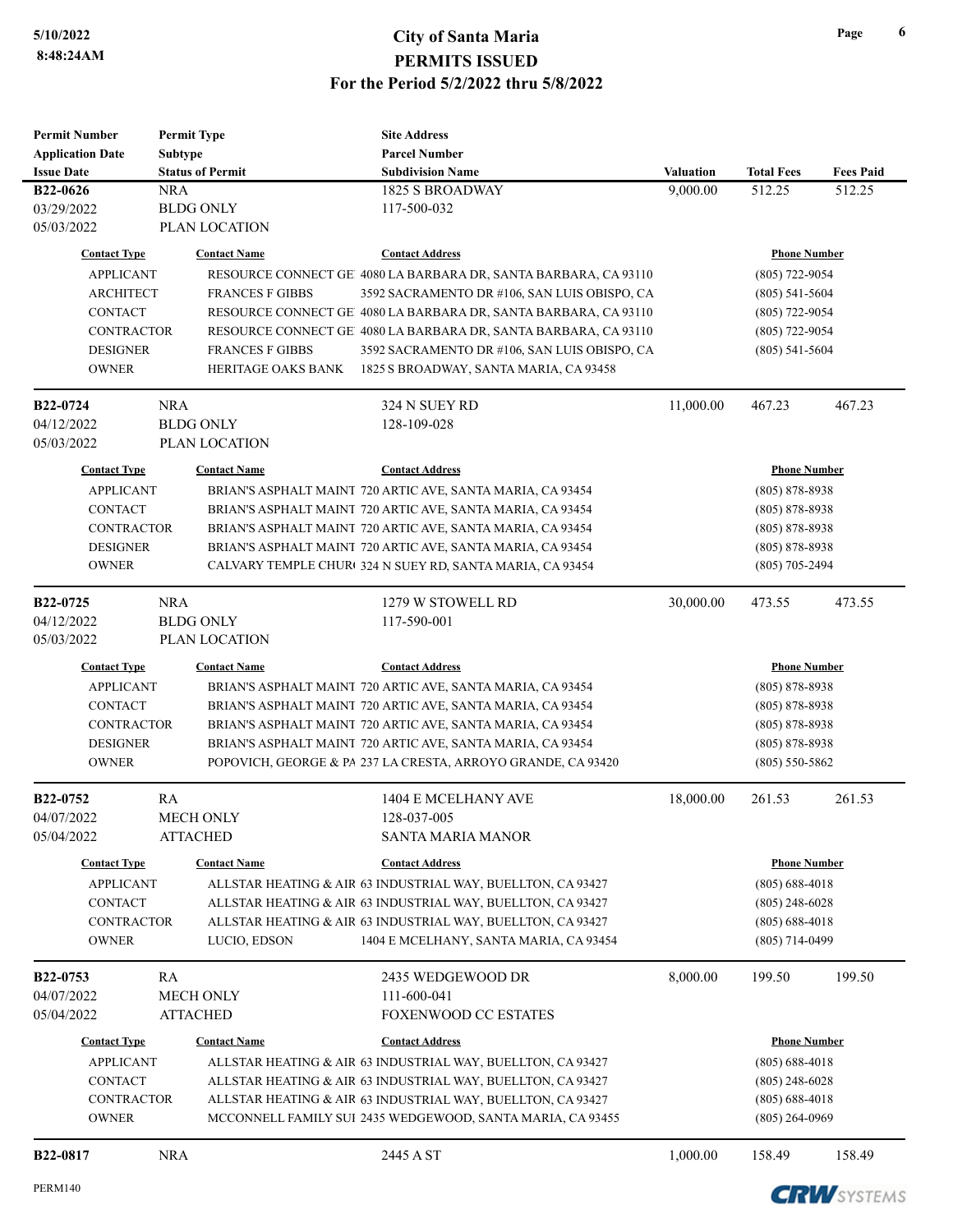| <b>Permit Number</b>    | <b>Permit Type</b>      | <b>Site Address</b>                                                 |                  |                     |                  |
|-------------------------|-------------------------|---------------------------------------------------------------------|------------------|---------------------|------------------|
| <b>Application Date</b> | <b>Subtype</b>          | <b>Parcel Number</b>                                                |                  |                     |                  |
| <b>Issue Date</b>       | <b>Status of Permit</b> | <b>Subdivision Name</b>                                             | <b>Valuation</b> | <b>Total Fees</b>   | <b>Fees Paid</b> |
| 04/14/2022              | PLUMB ONLY              | 111-040-043                                                         |                  |                     |                  |
| 05/04/2022              | <b>ATTACHED</b>         |                                                                     |                  |                     |                  |
| <b>Contact Type</b>     | <b>Contact Name</b>     | <b>Contact Address</b>                                              |                  | <b>Phone Number</b> |                  |
| <b>APPLICANT</b>        |                         | CENTRAL COAST WATER 1211GRAIG DR, SANTA MARIA, CA 93456             | $(805)$ 264-9393 |                     |                  |
| <b>CONTACT</b>          |                         | CENTRAL COAST WATER 1211GRAIG DR, SANTA MARIA, CA 93456             |                  | $(805)$ 264-9393    |                  |
| <b>CONTRACTOR</b>       |                         | CENTRAL COAST WATER 1211 GRAIG DR, SANTA MARIA, CA 93456            |                  | $(805)$ 264-9393    |                  |
| <b>OWNER</b>            | <b>VTC ENTERPRISES</b>  | 2445 A, SANTA MARIA, CA 93456                                       |                  | $(805)$ 928-5000    |                  |
|                         |                         |                                                                     |                  |                     |                  |
| B22-0836                | RA                      | 709 N MARY DR                                                       | 2,500.00         | 158.49              | 158.49           |
| 04/25/2022              | PLUMB ONLY              | 119-121-003                                                         |                  |                     |                  |
| 05/04/2022              | <b>ATTACHED</b>         | <b>DEL MAR PARK</b>                                                 |                  |                     |                  |
| <b>Contact Type</b>     | <b>Contact Name</b>     | <b>Contact Address</b>                                              |                  | <b>Phone Number</b> |                  |
| <b>APPLICANT</b>        |                         | AMERICAN ECO SERVICE 620 S FRONTAGE RD, NIPOMO, CA 93444            |                  | $(805)$ 931-5900    |                  |
| <b>CONTACT</b>          |                         | AMERICAN ECO SERVICE 620 S FRONTAGE RD, NIPOMO, CA 93444            |                  | $(805)$ 931-5900    |                  |
| <b>CONTRACTOR</b>       |                         | AMERICAN ECO SERVICE 620 S FRONTAGE RD, NIPOMO, CA 93444            |                  | $(805)$ 931-5900    |                  |
| <b>OWNER</b>            |                         | VALENCIA, ALFONSO LU <sub>I</sub> 709 N MARY, SANTA MARIA, CA 93458 |                  | $(805)$ 310-7459    |                  |
|                         |                         |                                                                     |                  |                     |                  |
| B22-0837                | RA                      | 421 N PALISADE DR                                                   | 2,500.00         | 158.49              | 158.49           |
| 04/25/2022              | PLUMB ONLY              | 128-044-001                                                         |                  |                     |                  |
| 05/04/2022              | <b>ATTACHED</b>         | <b>EAST GATE</b>                                                    |                  |                     |                  |
| <b>Contact Type</b>     | <b>Contact Name</b>     | <b>Contact Address</b>                                              |                  | <b>Phone Number</b> |                  |
|                         |                         |                                                                     |                  |                     |                  |
| <b>APPLICANT</b>        |                         | AMERICAN ECO SERVICE 620 S FRONTAGE RD, NIPOMO, CA 93444            |                  | $(805)$ 931-5900    |                  |
| <b>CONTACT</b>          |                         | AMERICAN ECO SERVICE 620 S FRONTAGE RD, NIPOMO, CA 93444            |                  | $(805)$ 931-5900    |                  |
| <b>CONTRACTOR</b>       |                         | AMERICAN ECO SERVICE 620 S FRONTAGE RD, NIPOMO, CA 93444            |                  | $(805)$ 931-5900    |                  |
| <b>OWNER</b>            |                         | CAMACHO RICARDO A RC 421 N PALISADE, SANTA MARIA, CA 93454-3343     |                  | $(805)$ 714-4759    |                  |
| B22-0838                | RA                      | 815 N PALISADE DR                                                   | 2,500.00         | 158.49              | 158.49           |
| 04/25/2022              | PLUMB ONLY              | 128-039-005                                                         |                  |                     |                  |
| 05/04/2022              | <b>ATTACHED</b>         | <b>SANTA MARIA MANOR</b>                                            |                  |                     |                  |
|                         |                         |                                                                     |                  |                     |                  |
| <b>Contact Type</b>     | <b>Contact Name</b>     | <b>Contact Address</b>                                              |                  | <b>Phone Number</b> |                  |
| <b>APPLICANT</b>        |                         | AMERICAN ECO SERVICE 620 S FRONTAGE RD, NIPOMO, CA 93444            |                  | $(805)$ 931-5900    |                  |
| <b>CONTACT</b>          |                         | AMERICAN ECO SERVICE 620 S FRONTAGE RD, NIPOMO, CA 93444            |                  | $(805)$ 931-5900    |                  |
| CONTRACTOR              |                         | AMERICAN ECO SERVICE 620 S FRONTAGE RD, NIPOMO, CA 93444            |                  | $(805)$ 931-5900    |                  |
| <b>OWNER</b>            | MENDEZ, JUAN            | 815 N PALISADE, SANTA MARIA, CA 93454                               |                  | $(805)$ 345-6988    |                  |
| B22-0839                | RA                      | 1530 E DENA WAY                                                     | 2,500.00         | 158.49              | 158.49           |
| 04/25/2022              | PLUMB ONLY              | 128-032-035                                                         |                  |                     |                  |
| 05/04/2022              | PLAN LOCATION           | <b>PALISADE ESTATES</b>                                             |                  |                     |                  |
|                         |                         |                                                                     |                  |                     |                  |
| <b>Contact Type</b>     | <b>Contact Name</b>     | <b>Contact Address</b>                                              |                  | <b>Phone Number</b> |                  |
| <b>APPLICANT</b>        |                         | AMERICAN ECO SERVICE 620 S FRONTAGE RD, NIPOMO, CA 93444            |                  | $(805)$ 931-5900    |                  |
| <b>CONTACT</b>          |                         | AMERICAN ECO SERVICE 620 S FRONTAGE RD, NIPOMO, CA 93444            |                  | $(805)$ 931-5900    |                  |
| <b>CONTRACTOR</b>       |                         | AMERICAN ECO SERVICE 620 S FRONTAGE RD, NIPOMO, CA 93444            |                  | $(805)$ 931-5900    |                  |
| <b>OWNER</b>            | RODRIGUEZ, LETICIA      | 1530 E DENA, SANTA MARIA, CA 93454                                  |                  | $(805)$ 621-3235    |                  |
| B22-0840                | RA                      | <b>611 W HARDING AVE</b>                                            | 2,500.00         | 158.49              | 158.49           |
| 04/25/2022              | PLUMB ONLY              | 119-021-018                                                         |                  |                     |                  |
| 05/04/2022              | <b>ATTACHED</b>         | ORCHARD PARK                                                        |                  |                     |                  |
|                         |                         |                                                                     |                  |                     |                  |
| <b>Contact Type</b>     | <b>Contact Name</b>     | <b>Contact Address</b>                                              |                  | <b>Phone Number</b> |                  |

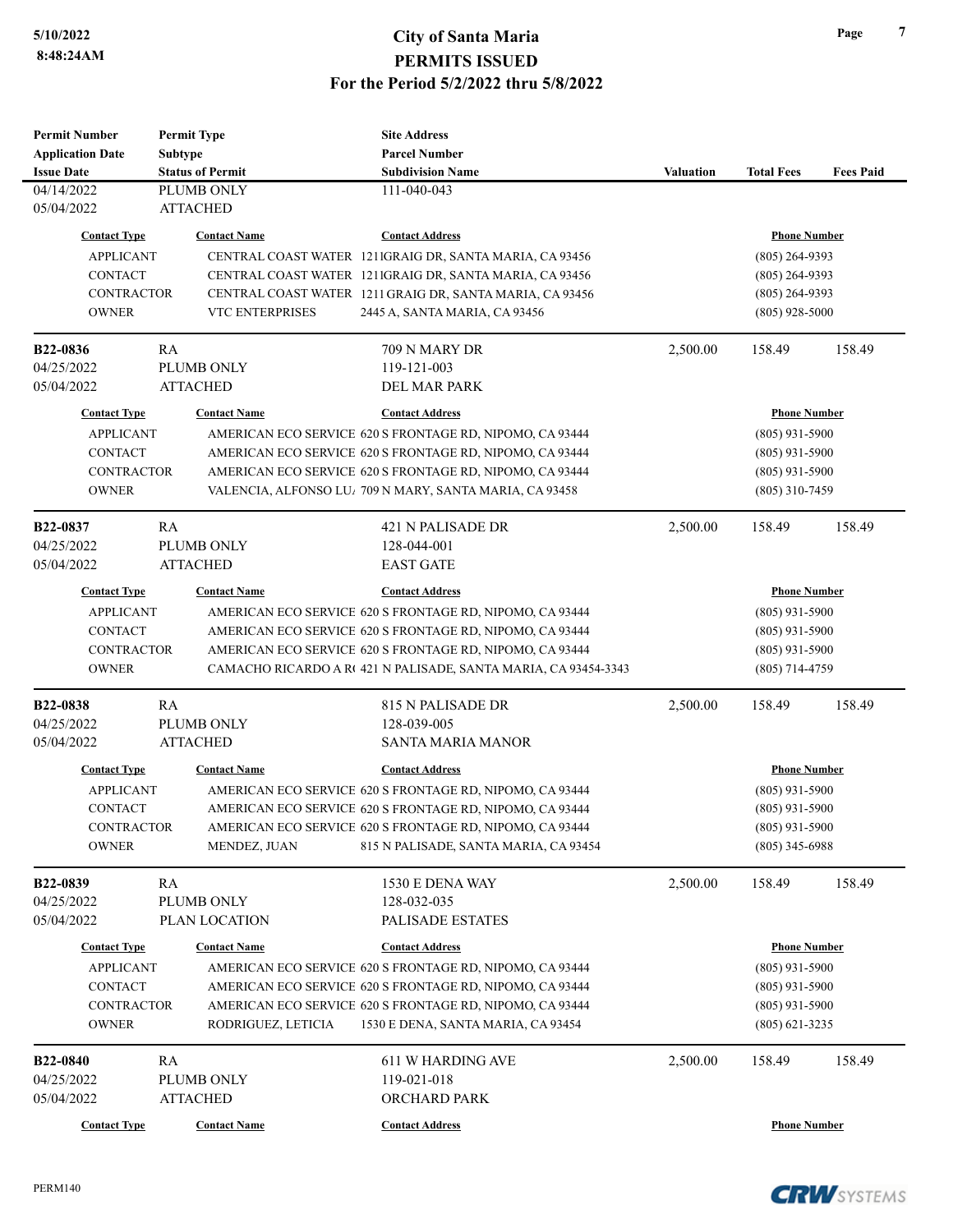| <b>Permit Number</b>    | <b>Permit Type</b> |                         | <b>Site Address</b>                                          |                  |                     |                  |
|-------------------------|--------------------|-------------------------|--------------------------------------------------------------|------------------|---------------------|------------------|
| <b>Application Date</b> | <b>Subtype</b>     |                         | <b>Parcel Number</b>                                         |                  |                     |                  |
| <b>Issue Date</b>       |                    | <b>Status of Permit</b> | <b>Subdivision Name</b>                                      | <b>Valuation</b> | <b>Total Fees</b>   | <b>Fees Paid</b> |
| <b>APPLICANT</b>        |                    |                         | AMERICAN ECO SERVICE 620 S FRONTAGE RD, NIPOMO, CA 93444     |                  | $(805)$ 931-5900    |                  |
| <b>CONTACT</b>          |                    |                         | AMERICAN ECO SERVICE 620 S FRONTAGE RD, NIPOMO, CA 93444     |                  | $(805)$ 931-5900    |                  |
| <b>CONTRACTOR</b>       |                    |                         | AMERICAN ECO SERVICE 620 S FRONTAGE RD, NIPOMO, CA 93444     |                  | $(805)$ 931-5900    |                  |
| <b>OWNER</b>            |                    |                         | CONTRERAS LUCINIO/RO 611 W HARDING, SANTA MARIA, CA 93458    |                  | $(805)$ 928-7692    |                  |
| B22-0841                | RA                 |                         | 625 W STEMWOOD DR                                            | 2,500.00         | 168.53              | 168.53           |
| 04/25/2022              |                    | MECH ONLY               | 117-833-015                                                  |                  |                     |                  |
| 05/04/2022              |                    | <b>ATTACHED</b>         |                                                              |                  |                     |                  |
| <b>Contact Type</b>     |                    | <b>Contact Name</b>     | <b>Contact Address</b>                                       |                  | <b>Phone Number</b> |                  |
| <b>APPLICANT</b>        |                    |                         | AMERICAN ECO SERVICE 620 S FRONTAGE RD, NIPOMO, CA 93444     |                  | $(805)$ 931-5900    |                  |
| <b>CONTACT</b>          |                    |                         | AMERICAN ECO SERVICE 620 S FRONTAGE RD, NIPOMO, CA 93444     |                  | $(805)$ 931-5900    |                  |
| <b>CONTRACTOR</b>       |                    |                         | AMERICAN ECO SERVICE 620 S FRONTAGE RD, NIPOMO, CA 93444     |                  | $(805)$ 931-5900    |                  |
| <b>OWNER</b>            |                    | SALINAS, NEPTALI        | 625 W STEMWOOD, SANTA MARIA, CA 93458                        |                  | $(805)$ 478-3189    |                  |
| <b>B22-0842</b>         | <b>RA</b>          |                         | <b>842 GREENACRE DR</b>                                      | 2,500.00         | 168.53              | 168.53           |
| 04/25/2022              |                    | <b>MECH ONLY</b>        | 109-220-012                                                  |                  |                     |                  |
| 05/04/2022              |                    | <b>ATTACHED</b>         |                                                              |                  |                     |                  |
| <b>Contact Type</b>     |                    | <b>Contact Name</b>     | <b>Contact Address</b>                                       |                  | <b>Phone Number</b> |                  |
| <b>APPLICANT</b>        |                    |                         | AMERICAN ECO SERVICE 620 S FRONTAGE RD, NIPOMO, CA 93444     |                  | $(805)$ 931-5900    |                  |
| <b>CONTACT</b>          |                    |                         | AMERICAN ECO SERVICE 620 S FRONTAGE RD, NIPOMO, CA 93444     |                  | $(805)$ 931-5900    |                  |
| <b>CONTRACTOR</b>       |                    |                         | AMERICAN ECO SERVICE 620 S FRONTAGE RD, NIPOMO, CA 93444     |                  | $(805)$ 931-5900    |                  |
| <b>OWNER</b>            |                    | CLARK, LINDA M          | 842 GREENACRE, SANTA MARIA, CA 93455                         |                  | $(805)$ 929-3881    |                  |
| <b>B22-0843</b>         | <b>RA</b>          |                         | 2218 N CHESTNUT LN                                           | 2,500.00         | 168.53              | 168.53           |
| 04/25/2022              |                    | MECH ONLY               | 117-612-012                                                  |                  |                     |                  |
| 05/04/2022              |                    | <b>ATTACHED</b>         | PREISKER GARDENS                                             |                  |                     |                  |
| <b>Contact Type</b>     |                    | <b>Contact Name</b>     | <b>Contact Address</b>                                       |                  | <b>Phone Number</b> |                  |
| <b>APPLICANT</b>        |                    |                         | AMERICAN ECO SERVICE 620 S FRONTAGE RD, NIPOMO, CA 93444     |                  | $(805)$ 931-5900    |                  |
| <b>CONTACT</b>          |                    |                         | AMERICAN ECO SERVICE 620 S FRONTAGE RD, NIPOMO, CA 93444     |                  | $(805)$ 931-5900    |                  |
| <b>CONTRACTOR</b>       |                    |                         | AMERICAN ECO SERVICE 620 S FRONTAGE RD, NIPOMO, CA 93444     |                  | $(805)$ 931-5900    |                  |
| <b>OWNER</b>            |                    | <b>WELDON DIANE L</b>   | 2218 N CHESTNUT LN, SANTA MARIA, CA 93454                    |                  | $(805)$ 264-1243    |                  |
| <b>B22-0844</b>         | RA                 |                         | 1021 W MARIPOSA WAY                                          | 2,500.00         | 168.53              | 168.53           |
| 04/25/2022              |                    | MECH ONLY               | 123-202-017                                                  |                  |                     |                  |
| 05/04/2022              |                    | <b>ATTACHED</b>         | <b>ADAM PARK</b>                                             |                  |                     |                  |
| <b>Contact Type</b>     |                    | <b>Contact Name</b>     | <b>Contact Address</b>                                       |                  | <b>Phone Number</b> |                  |
| <b>APPLICANT</b>        |                    |                         | AMERICAN ECO SERVICE 620 S FRONTAGE RD, NIPOMO, CA 93444     |                  | $(805)$ 931-5900    |                  |
| <b>CONTACT</b>          |                    |                         | AMERICAN ECO SERVICE 620 S FRONTAGE RD, NIPOMO, CA 93444     |                  | $(805)$ 931-5900    |                  |
| CONTRACTOR              |                    |                         | AMERICAN ECO SERVICE 620 S FRONTAGE RD, NIPOMO, CA 93444     |                  | $(805)$ 931-5900    |                  |
| <b>OWNER</b>            |                    |                         | ROJAS RUDOLPH P/ALICE 1021 W MARIPOSA, SANTA MARIA, CA 93458 |                  | $(805)$ 345-0760    |                  |
| B22-0845                | RA                 |                         | 320 W AGNES AVE                                              | 2,500.00         | 279.93              | 279.93           |
| 04/25/2022              | <b>COMBO</b>       |                         | 119-081-004                                                  |                  |                     |                  |
| 05/04/2022              |                    | <b>ATTACHED</b>         | TUNNEL RANCH                                                 |                  |                     |                  |
| <b>Contact Type</b>     |                    | <b>Contact Name</b>     | <b>Contact Address</b>                                       |                  | <b>Phone Number</b> |                  |
| <b>APPLICANT</b>        |                    |                         | AMERICAN ECO SERVICE 620 S FRONTAGE RD, NIPOMO, CA 93444     |                  | $(805)$ 931-5900    |                  |
| <b>CONTACT</b>          |                    |                         | AMERICAN ECO SERVICE 620 S FRONTAGE RD, NIPOMO, CA 93444     |                  | $(805)$ 931-5900    |                  |
| CONTRACTOR              |                    |                         | AMERICAN ECO SERVICE 620 S FRONTAGE RD, NIPOMO, CA 93444     |                  | $(805)$ 931-5900    |                  |
| <b>OWNER</b>            |                    |                         | PONCETTA THELMA A TR 320 W AGNES, SANTA MARIA, CA 93454      |                  | $(805)$ 925-7572    |                  |
|                         |                    |                         |                                                              |                  |                     |                  |



**Page 8**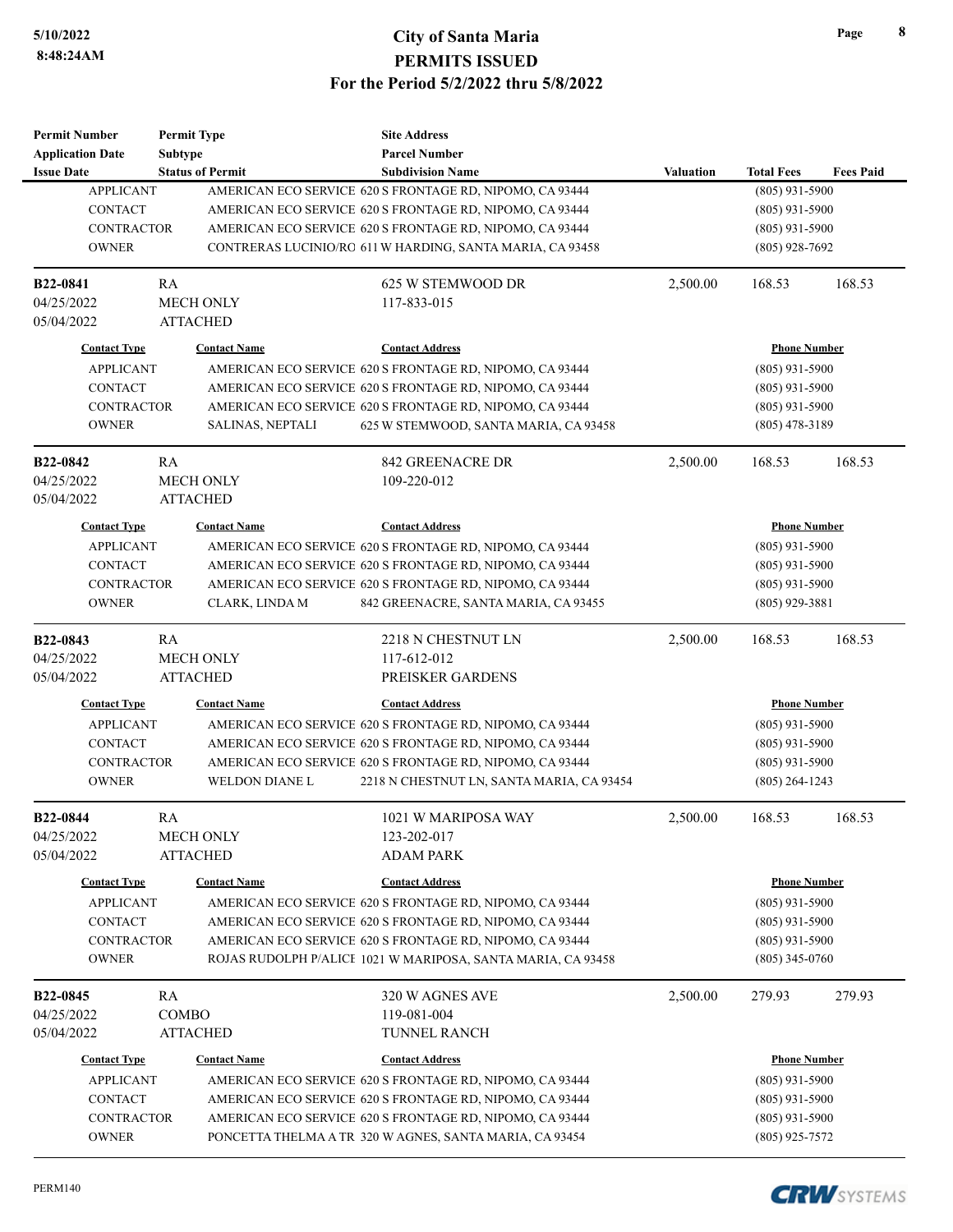| <b>Permit Number</b>    |                | <b>Permit Type</b>      | <b>Site Address</b>                                            |                  |                     |                  |
|-------------------------|----------------|-------------------------|----------------------------------------------------------------|------------------|---------------------|------------------|
| <b>Application Date</b> | <b>Subtype</b> |                         | <b>Parcel Number</b>                                           |                  |                     |                  |
| <b>Issue Date</b>       |                | <b>Status of Permit</b> | <b>Subdivision Name</b>                                        | <b>Valuation</b> | <b>Total Fees</b>   | <b>Fees Paid</b> |
| B22-0846                | RA             |                         | 908 N STOKES AVE                                               | 2,500.00         | 279.93              | 279.93           |
| 04/25/2022              | COMBO          |                         | 128-036-056                                                    |                  |                     |                  |
| 05/04/2022              |                | <b>ATTACHED</b>         | <b>WOODSIDE PARK</b>                                           |                  |                     |                  |
| <b>Contact Type</b>     |                | <b>Contact Name</b>     | <b>Contact Address</b>                                         |                  | <b>Phone Number</b> |                  |
| <b>APPLICANT</b>        |                |                         | AMERICAN ECO SERVICE 620 S FRONTAGE RD, NIPOMO, CA 93444       |                  | $(805)$ 931-5900    |                  |
|                         |                |                         | AMERICAN ECO SERVICE 620 S FRONTAGE RD, NIPOMO, CA 93444       |                  |                     |                  |
| <b>CONTACT</b>          |                |                         |                                                                |                  | $(805)$ 931-5900    |                  |
| <b>CONTRACTOR</b>       |                |                         | AMERICAN ECO SERVICE 620 S FRONTAGE RD, NIPOMO, CA 93444       |                  | $(805)$ 931-5900    |                  |
| <b>OWNER</b>            |                |                         | VARGAS, ANTELMO ACOS 908 N STOKES, SANTA MARIA, CA 93454       |                  | $(805)$ 266-8415    |                  |
| <b>B22-0847</b>         | RA             |                         | 1902 N VIA ESTABLO                                             | 2,500.00         | 279.93              | 279.93           |
| 04/25/2022              | <b>COMBO</b>   |                         | 117-670-014                                                    |                  |                     |                  |
| 05/04/2022              |                | <b>ATTACHED</b>         | <b>OAK VALLEY</b>                                              |                  |                     |                  |
|                         |                |                         |                                                                |                  |                     |                  |
| <b>Contact Type</b>     |                | <b>Contact Name</b>     | <b>Contact Address</b>                                         |                  | <b>Phone Number</b> |                  |
| <b>APPLICANT</b>        |                |                         | AMERICAN ECO SERVICE 620 S FRONTAGE RD, NIPOMO, CA 93444       |                  | $(805)$ 931-5900    |                  |
| <b>CONTACT</b>          |                |                         | AMERICAN ECO SERVICE 620 S FRONTAGE RD, NIPOMO, CA 93444       |                  | $(805)$ 931-5900    |                  |
| <b>CONTRACTOR</b>       |                |                         | AMERICAN ECO SERVICE 620 S FRONTAGE RD, NIPOMO, CA 93444       |                  | $(805)$ 931-5900    |                  |
| <b>OWNER</b>            |                |                         | FIGUEROA, REBECA REV(1902 N VIA ESTABLO, SANTA MARIA, CA 93458 |                  | $(805)$ 925-2805    |                  |
| B22-0854                | <b>RASI</b>    |                         | <b>1815 N VINE ST</b>                                          | 8,000.00         | 344.80              | 344.80           |
| 05/02/2022              | <b>REROOF</b>  |                         | 128-009-013                                                    |                  |                     |                  |
| 05/02/2022              |                | <b>ATTACHED</b>         | <b>FOOTHILL ESTATES</b>                                        |                  |                     |                  |
|                         |                |                         |                                                                |                  |                     |                  |
| <b>Contact Type</b>     |                | <b>Contact Name</b>     | <b>Contact Address</b>                                         |                  | <b>Phone Number</b> |                  |
| <b>APPLICANT</b>        |                | SANTOYO, MARTIN         | 1815 N VINE, SANTA MARIA, CA 93454                             |                  |                     |                  |
| <b>CONTACT</b>          |                | SANTOYO, MARTIN         | 1815 N VINE, SANTA MARIA, CA 93454                             |                  |                     |                  |
| <b>CONTRACTOR</b>       |                | SANTOYO, MARTIN         | 1815 N VINE, SANTA MARIA, CA 93454                             |                  |                     |                  |
| <b>OWNER</b>            |                | SANTOYO, MARTIN         | 1815 N VINE, SANTA MARIA, CA 93454                             |                  | $(805)$ 598-2527    |                  |
| B22-0879                | RA             |                         | 920 E HERMOSA ST                                               | 25,785.00        | 481.72              | 481.72           |
| 04/26/2022              |                | <b>ELEC ONLY</b>        | 121-272-009                                                    |                  |                     |                  |
| 05/04/2022              |                | <b>ATTACHED</b>         | S.M. S/L ASSOCIATION                                           |                  |                     |                  |
|                         |                |                         |                                                                |                  |                     |                  |
| <b>Contact Type</b>     |                | <b>Contact Name</b>     | <b>Contact Address</b>                                         |                  | <b>Phone Number</b> |                  |
| <b>APPLICANT</b>        |                |                         | TESLA ENERGY OPERATI(1235 W MCCOY LN, SANTA MARIA, CA 93455    |                  | $(844) 837 - 5201$  |                  |
| CONTACT                 |                |                         | TESLA ENERGY OPERATI( 1235 W MCCOY LN, SANTA MARIA, CA 93455   |                  | $(844)$ 837-5201    |                  |
| <b>CONTRACTOR</b>       |                |                         | TESLA ENERGY OPERATI(1235 W MCCOY LN, SANTA MARIA, CA 93455    |                  | $(844)$ 837-5201    |                  |
| <b>DESIGNER</b>         |                |                         | TESLA ENERGY OPERATI(1235 W MCCOY LN, SANTA MARIA, CA 93455    |                  | $(844) 837 - 5201$  |                  |
| <b>OWNER</b>            |                | RAMIREZ, VAN            | 920 E HERMOSA, SANTA MARIA, CA 93454                           |                  | $(805)$ 478-8765    |                  |
|                         |                |                         |                                                                |                  |                     |                  |
| <b>B22-0880</b>         | RA             |                         | 1710 N CURRYER ST                                              | 16,016.00        | 479.45              | 479.45           |
| 04/26/2022              |                | <b>ELEC ONLY</b>        | 117-403-011                                                    |                  |                     |                  |
| 05/04/2022              |                | <b>ATTACHED</b>         | <b>NORTH PARK</b>                                              |                  |                     |                  |
| <b>Contact Type</b>     |                | <b>Contact Name</b>     | <b>Contact Address</b>                                         |                  | <b>Phone Number</b> |                  |
| <b>APPLICANT</b>        |                |                         | TESLA ENERGY OPERATI(1235 W MCCOY LN, SANTA MARIA, CA 93455    |                  | $(844)$ 837-5201    |                  |
| <b>CONTACT</b>          |                |                         | TESLA ENERGY OPERATI(1235 W MCCOY LN, SANTA MARIA, CA 93455    |                  | $(844) 837 - 5201$  |                  |
| <b>CONTRACTOR</b>       |                |                         | TESLA ENERGY OPERATI(1235 W MCCOY LN, SANTA MARIA, CA 93455    |                  | $(844)$ 837-5201    |                  |
| <b>DESIGNER</b>         |                |                         | TESLA ENERGY OPERATI(1235 W MCCOY LN, SANTA MARIA, CA 93455    |                  | $(844)$ 837-5201    |                  |
| <b>OWNER</b>            |                |                         | VILLALBA, JOSE ANTONI 1710 N CURRYER, SANTA MARIA, CA 93458    |                  | $(805)$ 354-3785    |                  |
|                         |                |                         |                                                                |                  |                     |                  |
| B22-0882                | RA             |                         | 946 SALISBURY LN                                               | 2,500.00         | 168.53              | 168.53           |
| 04/26/2022              |                | <b>MECH ONLY</b>        | 121-330-021                                                    |                  |                     |                  |
| 05/04/2022              |                | <b>ATTACHED</b>         | TOWNEHOMES EAST                                                |                  |                     |                  |

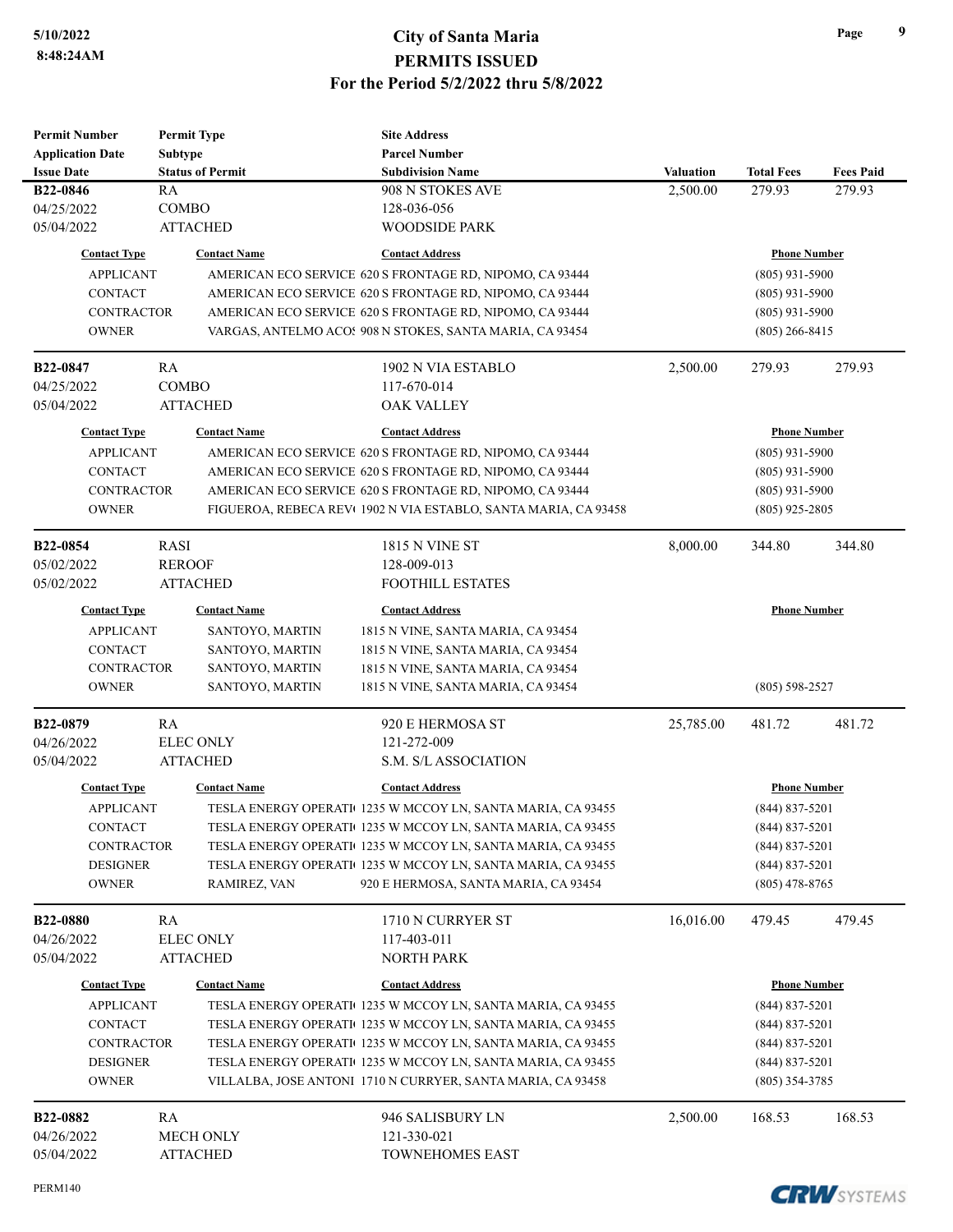| <b>Permit Number</b>    | <b>Permit Type</b>      | <b>Site Address</b>                                        |                  |                     |                  |
|-------------------------|-------------------------|------------------------------------------------------------|------------------|---------------------|------------------|
| <b>Application Date</b> | Subtype                 | <b>Parcel Number</b>                                       |                  |                     |                  |
| <b>Issue Date</b>       | <b>Status of Permit</b> | <b>Subdivision Name</b>                                    | <b>Valuation</b> | <b>Total Fees</b>   | <b>Fees Paid</b> |
| <b>Contact Type</b>     | <b>Contact Name</b>     | <b>Contact Address</b>                                     |                  | <b>Phone Number</b> |                  |
| <b>APPLICANT</b>        |                         | AMERICAN ECO SERVICE 620 S FRONTAGE RD, NIPOMO, CA 93444   |                  | $(805)$ 931-5900    |                  |
| <b>CONTACT</b>          |                         | AMERICAN ECO SERVICE 620 S FRONTAGE RD, NIPOMO, CA 93444   |                  | $(805)$ 931-5900    |                  |
| <b>CONTRACTOR</b>       |                         | AMERICAN ECO SERVICE 620 S FRONTAGE RD, NIPOMO, CA 93444   |                  | $(805)$ 931-5900    |                  |
| <b>OWNER</b>            | PERERZ, LAURA           | 946 SALISBURY LN, SANTA MARIA, CA 93456-5309               |                  | $(805) 598 - 0372$  |                  |
| <b>B22-0883</b>         | RA                      | 1855 OLIVE DR                                              | 2,500.00         | 168.53              | 168.53           |
| 04/25/2022              | <b>MECH ONLY</b>        | 128-079-004                                                |                  |                     |                  |
| 05/04/2022              | <b>ATTACHED</b>         | <b>CROWE PROPERTIES</b>                                    |                  |                     |                  |
| <b>Contact Type</b>     | <b>Contact Name</b>     | <b>Contact Address</b>                                     |                  | <b>Phone Number</b> |                  |
| <b>APPLICANT</b>        |                         | AMERICAN ECO SERVICE 620 S FRONTAGE RD, NIPOMO, CA 93444   |                  | $(805)$ 931-5900    |                  |
| <b>CONTACT</b>          |                         | AMERICAN ECO SERVICE 620 S FRONTAGE RD, NIPOMO, CA 93444   |                  | $(805)$ 931-5900    |                  |
| <b>CONTRACTOR</b>       |                         | AMERICAN ECO SERVICE 620 S FRONTAGE RD, NIPOMO, CA 93444   |                  | $(805)$ 931-5900    |                  |
| <b>OWNER</b>            | ALVAREZ, RAFAEL         | 1855 OLIVE, SANTA MARIA, CA 93454                          |                  | $(805)$ 598-5826    |                  |
| <b>B22-0884</b>         | RA                      | 810 REDBIRD CT                                             | 2,500.00         | 158.49              | 158.49           |
| 04/25/2022              | PLUMB ONLY              | 109-210-027                                                |                  |                     |                  |
| 05/04/2022              | <b>ATTACHED</b>         |                                                            |                  |                     |                  |
| <b>Contact Type</b>     | <b>Contact Name</b>     | <b>Contact Address</b>                                     |                  | <b>Phone Number</b> |                  |
| <b>APPLICANT</b>        |                         | AMERICAN ECO SERVICE 620 S FRONTAGE RD, NIPOMO, CA 93444   |                  | $(805)$ 931-5900    |                  |
| <b>CONTACT</b>          |                         | AMERICAN ECO SERVICE 620 S FRONTAGE RD, NIPOMO, CA 93444   | $(805)$ 931-5900 |                     |                  |
| <b>CONTRACTOR</b>       |                         | AMERICAN ECO SERVICE 620 S FRONTAGE RD, NIPOMO, CA 93444   |                  | $(805)$ 931-5900    |                  |
| <b>OWNER</b>            |                         | KRESS, DARLENE S 2018 1 810 REDBIRD, SANTA MARIA, CA 93455 |                  | $(805)$ 934-7928    |                  |
| B22-0885                | RA                      | 1386 YALE PL                                               | 2,500.00         | 158.49              | 158.49           |
| 04/25/2022              | PLUMB ONLY              | 117-274-015                                                |                  |                     |                  |
| 05/04/2022              | <b>ATTACHED</b>         | <b>STOWELL MANOR</b>                                       |                  |                     |                  |
| <b>Contact Type</b>     | <b>Contact Name</b>     | <b>Contact Address</b>                                     |                  | <b>Phone Number</b> |                  |
| <b>APPLICANT</b>        |                         | AMERICAN ECO SERVICE 620 S FRONTAGE RD, NIPOMO, CA 93444   |                  | $(805)$ 931-5900    |                  |
| <b>CONTACT</b>          |                         | AMERICAN ECO SERVICE 620 S FRONTAGE RD, NIPOMO, CA 93444   |                  | $(805)$ 931-5900    |                  |
| <b>CONTRACTOR</b>       |                         | AMERICAN ECO SERVICE 620 S FRONTAGE RD, NIPOMO, CA 93444   |                  | $(805)$ 931-5900    |                  |
| <b>OWNER</b>            | CHAVEZ, FRANCISCO J     | 1386 YALE, SANTA MARIA, CA 93458                           |                  | $(805)$ 930-5697    |                  |
|                         |                         |                                                            |                  |                     |                  |
| B22-0886                | <b>RA</b>               | 616 W SUNSET AVE                                           | 2,500.00         | 209.01              | 209.01           |
| 04/25/2022              | MECH ONLY               | 119-053-001                                                |                  |                     |                  |
| 05/04/2022              | <b>ATTACHED</b>         | <b>ORCHARD PARK</b>                                        |                  |                     |                  |
| <b>Contact Type</b>     | <b>Contact Name</b>     | <b>Contact Address</b>                                     |                  | <b>Phone Number</b> |                  |
| <b>APPLICANT</b>        |                         | AMERICAN ECO SERVICE 620 S FRONTAGE RD. NIPOMO, CA 93444   |                  | $(805)$ 931-5900    |                  |
| <b>CONTACT</b>          |                         | AMERICAN ECO SERVICE 620 S FRONTAGE RD, NIPOMO, CA 93444   | $(805)$ 931-5900 |                     |                  |
| CONTRACTOR              |                         | AMERICAN ECO SERVICE 620 S FRONTAGE RD, NIPOMO, CA 93444   |                  | $(805)$ 931-5900    |                  |
| <b>OWNER</b>            | DELGADILLO, DANIEL      | 616 W SUNSET, SANTA MARIA, CA 93458                        |                  |                     |                  |
| B22-0889                | RA                      | <b>1643 N BAY AVE</b>                                      | 5,000.00         | 276.95              | 0.00             |
| 04/26/2022              | <b>FENCE</b>            | 128-023-011                                                |                  |                     |                  |
| 05/02/2022              | <b>ATTACHED</b>         | <b>CARRIAGE SQUARE</b>                                     |                  |                     |                  |
|                         |                         | <b>Contact Address</b>                                     |                  |                     |                  |
| <b>Contact Type</b>     | <b>Contact Name</b>     |                                                            |                  | <b>Phone Number</b> |                  |



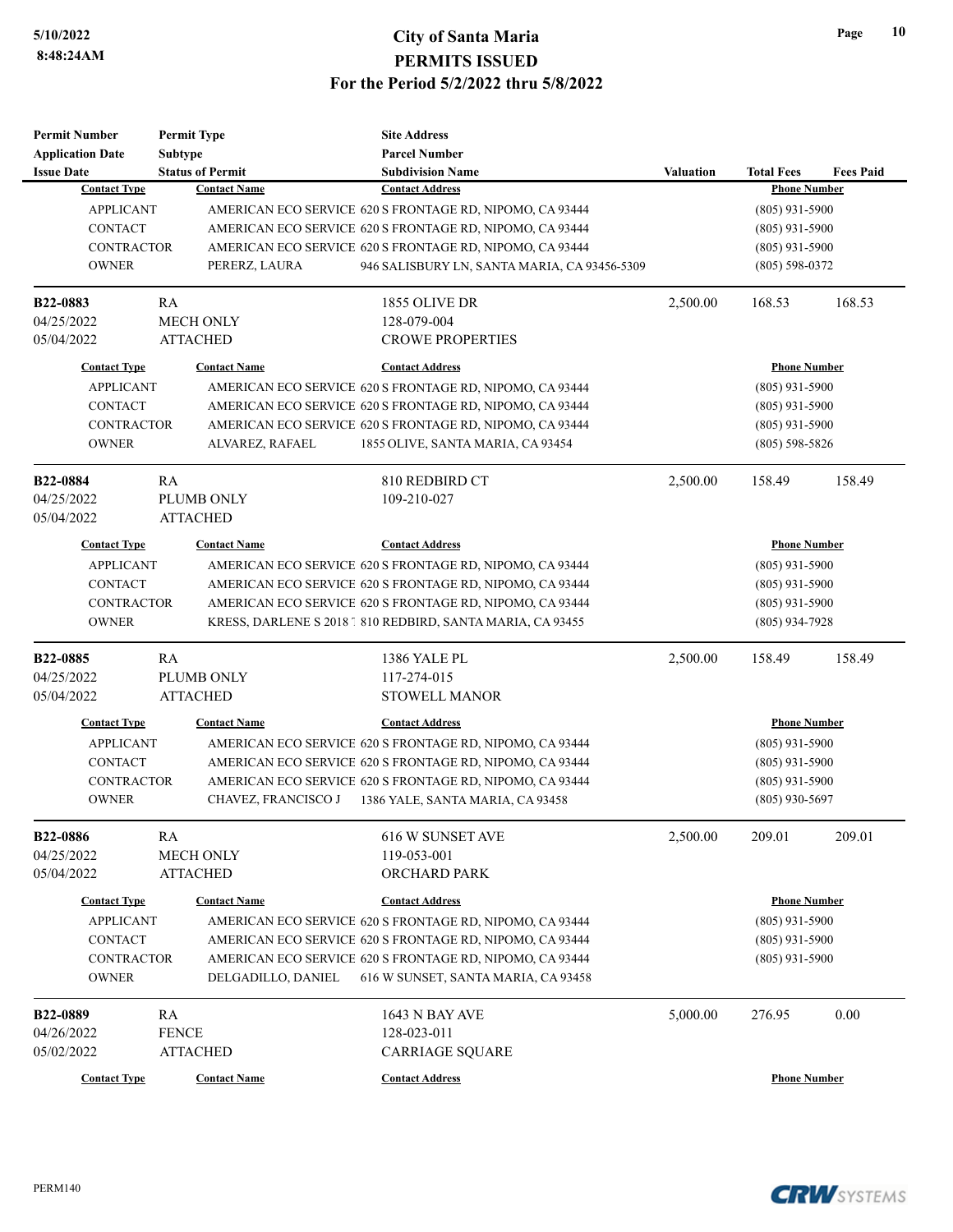| <b>Permit Number</b>    |                | <b>Permit Type</b>      | <b>Site Address</b>                                          |                  |                     |                  |
|-------------------------|----------------|-------------------------|--------------------------------------------------------------|------------------|---------------------|------------------|
| <b>Application Date</b> | <b>Subtype</b> |                         | <b>Parcel Number</b>                                         |                  |                     |                  |
| <b>Issue Date</b>       |                | <b>Status of Permit</b> | <b>Subdivision Name</b>                                      | <b>Valuation</b> | <b>Total Fees</b>   | <b>Fees Paid</b> |
| <b>APPLICANT</b>        |                | DOLOREZ, ROSALINO       | 1643 N BAY, SANTA MARIA, CA 93454                            |                  | $(805)$ 340-1282    |                  |
| <b>CONTACT</b>          |                | DOLOREZ, ROSALINO       | 1643 N BAY, SANTA MARIA, CA 93454                            |                  | $(805)$ 340-1282    |                  |
| CONTRACTOR              |                | DOLOREZ, ROSALINO       | 1643 N BAY, SANTA MARIA, CA 93454                            |                  | $(805)$ 340-1282    |                  |
| <b>OLD CONTR</b>        |                | <b>GONZALEZ MASONRY</b> | 1131 GAYLENE DR, SANTA MARIA, CA 93458                       |                  | $(805) 598 - 7979$  |                  |
| <b>OWNER</b>            |                | DOLOREZ, ROSALINO       | 1643 N BAY, SANTA MARIA, CA 93454                            |                  | $(805)$ 340-1282    |                  |
| B22-0890                | RA             |                         | 820 W DELLA DR                                               | 6,650.00         | 478.23              | 478.23           |
| 04/27/2022              |                | <b>ELEC ONLY</b>        | 118-014-043                                                  |                  |                     |                  |
| 05/02/2022              |                | <b>ATTACHED</b>         | <b>HARVEST GLEN</b>                                          |                  |                     |                  |
| <b>Contact Type</b>     |                | <b>Contact Name</b>     | <b>Contact Address</b>                                       |                  | <b>Phone Number</b> |                  |
| <b>APPLICANT</b>        |                | <b>SUNRUN</b>           | 775 FIERO LN #200, SAN LUIS OBISPO, CA 93401                 |                  | $(855)$ 478-6786    |                  |
| <b>CONTACT</b>          |                | <b>SUNRUN</b>           | 775 FIERO LN #200, SAN LUIS OBISPO, CA 93401                 |                  | $(855)$ 478-6786    |                  |
| CONTRACTOR              |                | <b>SUNRUN</b>           | 775 FIERO LN #200, SAN LUIS OBISPO, CA 93401                 |                  | $(855)$ 478-6786    |                  |
| <b>DESIGNER</b>         |                | <b>SUNRUN</b>           | 775 FIERO LN #200, SAN LUIS OBISPO, CA 93401                 |                  | $(855)$ 478-6786    |                  |
| <b>OWNER</b>            |                |                         | GONZALES, JOHN VINCEI 820 W DELLA, SANTA MARIA, CA 93458     |                  | $(805)$ 598-6308    |                  |
| B22-0891                | RA             |                         | 1644 S MCCLELLAND ST                                         | 5,320.00         | 478.06              | 478.06           |
| 04/27/2022              |                | <b>ELEC ONLY</b>        | 128-072-012                                                  |                  |                     |                  |
| 05/02/2022              |                | <b>ATTACHED</b>         |                                                              |                  |                     |                  |
| <b>Contact Type</b>     |                | <b>Contact Name</b>     | <b>Contact Address</b>                                       |                  | <b>Phone Number</b> |                  |
| <b>APPLICANT</b>        |                | <b>SUNRUN</b>           | 775 FIERO LN #200, SAN LUIS OBISPO, CA 93401                 |                  | $(855)$ 478-6786    |                  |
| CONTACT                 |                | <b>SUNRUN</b>           | 775 FIERO LN #200, SAN LUIS OBISPO, CA 93401                 |                  | (855) 478-6786      |                  |
| <b>CONTRACTOR</b>       |                | <b>SUNRUN</b>           | 775 FIERO LN #200, SAN LUIS OBISPO, CA 93401                 |                  | $(855)$ 478-6786    |                  |
| <b>DESIGNER</b>         |                | <b>SUNRUN</b>           | 775 FIERO LN #200, SAN LUIS OBISPO, CA 93401                 |                  | $(855)$ 478-6786    |                  |
| <b>OWNER</b>            |                | PEREZ, JOEL& MARIA      | 1644 S MCCLELLAND ST, SANTA MARIA, CA 91342-1134             |                  | $(805)$ 310-2858    |                  |
| B22-0894                | RA             |                         | 828 CARLA CT                                                 | 14,500.00        | 176.83              | 176.83           |
| 04/27/2022              | <b>REROOF</b>  |                         | 121-301-053                                                  |                  |                     |                  |
| 05/02/2022              |                | <b>ATTACHED</b>         | <b>RANCHO ESTATES</b>                                        |                  |                     |                  |
| <b>Contact Type</b>     |                | <b>Contact Name</b>     | <b>Contact Address</b>                                       |                  | <b>Phone Number</b> |                  |
| <b>APPLICANT</b>        |                | <b>CREATIVE ROOFING</b> | 1020 TABER ST, WEST SACRAMENTO, CA 95605                     |                  | $(916)$ 372-8728    |                  |
| <b>CONTACT</b>          |                | <b>CREATIVE ROOFING</b> | 1020 TABER ST, WEST SACRAMENTO, CA 95605                     |                  | $(916)$ 372-8728    |                  |
| CONTRACTOR              |                | CREATIVE ROOFING        | 1020 TABER ST, WEST SACRAMENTO, CA 95605                     |                  | $(916)$ 372-8728    |                  |
| <b>OWNER</b>            |                | <b>SUMMERS, KAREN</b>   | 828 CARLA, SANTA MARIA, CA 93454-2301                        |                  | $(805)$ 720-9300    |                  |
| B22-0895                | RASI           |                         | 1910 OLIVE DR                                                | 3,500.00         | 379.33              | 379.33           |
| 04/27/2022              | <b>DEMO</b>    |                         | 128-080-002                                                  |                  |                     |                  |
| 05/02/2022              |                | <b>ATTACHED</b>         | <b>CROWE PROPERTIES</b>                                      |                  |                     |                  |
| <b>Contact Type</b>     |                | <b>Contact Name</b>     | <b>Contact Address</b>                                       |                  | <b>Phone Number</b> |                  |
| <b>APPLICANT</b>        |                |                         | CALLI-CAL CONSTRUCTI 819 E TUNNELL ST, SANTA MARIA, CA 93454 |                  | $(805)$ 331-1732    |                  |
| CONTACT                 |                |                         | CALLI-CAL CONSTRUCTI 819 E TUNNELL ST, SANTA MARIA, CA 93454 |                  | $(805)$ 331-1732    |                  |
| <b>CONTRACTOR</b>       |                |                         | CALLI-CAL CONSTRUCTI 819 E TUNNELL ST, SANTA MARIA, CA 93454 |                  | $(805)$ 331-1732    |                  |
| <b>OWNER</b>            |                |                         | BAUER, MIHAELA SEPAR. 570 S GREENWICH, ANAHEIM, CA 92804     |                  | $(714)$ 306-4068    |                  |
| <b>B22-0896</b>         | RA             |                         | 2702 BANYAN WAY                                              | 3,000.00         | 188.93              | 188.93           |
| 04/29/2022              |                | <b>ELEC ONLY</b>        | 111-360-029                                                  |                  |                     |                  |
| 05/02/2022              |                | <b>ATTACHED</b>         | <b>COUNTRY CLUB GARDENS</b>                                  |                  |                     |                  |
| <b>Contact Type</b>     |                | <b>Contact Name</b>     | <b>Contact Address</b>                                       |                  | <b>Phone Number</b> |                  |

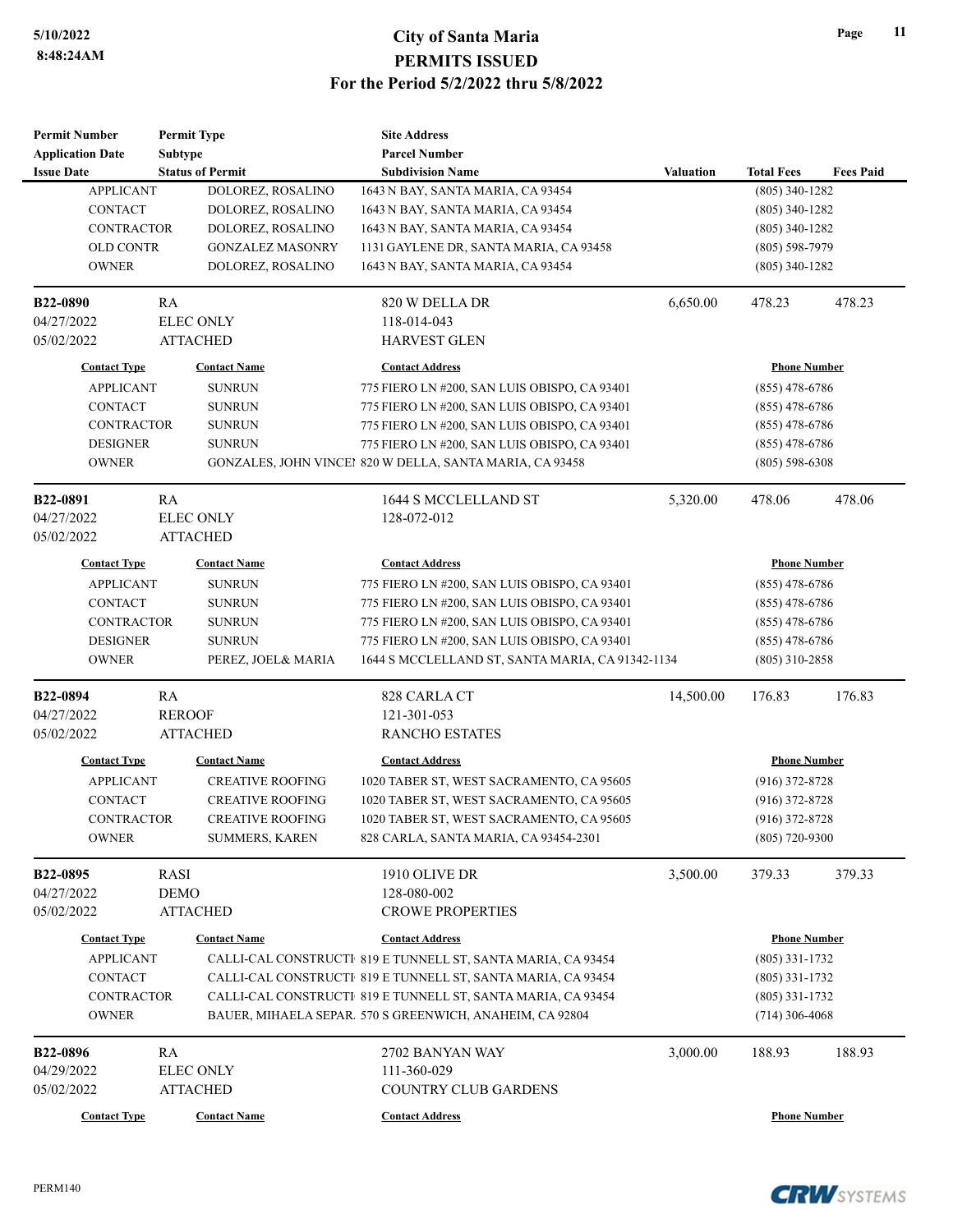| <b>Permit Number</b>    | <b>Permit Type</b>         | <b>Site Address</b>                                           |                  |                     |                  |
|-------------------------|----------------------------|---------------------------------------------------------------|------------------|---------------------|------------------|
| <b>Application Date</b> | <b>Subtype</b>             | <b>Parcel Number</b>                                          |                  |                     |                  |
| <b>Issue Date</b>       | <b>Status of Permit</b>    | <b>Subdivision Name</b>                                       | <b>Valuation</b> | <b>Total Fees</b>   | <b>Fees Paid</b> |
| <b>APPLICANT</b>        | <b>BAKER FINANCIAL INC</b> | 165 SARATOBA AVE, GROVER BEACH, CA 93433                      |                  | $(805)$ 459-6777    |                  |
| <b>CONTACT</b>          | <b>BAKER FINANCIAL INC</b> | 165 SARATOBA AVE, GROVER BEACH, CA 93433                      |                  | $(805)$ 459-6777    |                  |
| <b>CONTRACTOR</b>       | <b>BAKER FINANCIAL INC</b> | 165 SARATOBA AVE, GROVER BEACH, CA 93433                      |                  | $(805)$ 459-6777    |                  |
| <b>OWNER</b>            |                            | SWACK, DENNIS/SUSAN F 2702 BANYAN, SANTA MARIA, CA 93455-1641 |                  | $(805)$ 345-0943    |                  |
| B22-0897                | RA                         | <b>828 E PATRICK WAY</b>                                      | 11,305.00        | 478.84              | 478.84           |
| 04/29/2022              | <b>ELEC ONLY</b>           | 128-163-020                                                   |                  |                     |                  |
| 05/05/2022              | <b>ATTACHED</b>            |                                                               |                  |                     |                  |
| <b>Contact Type</b>     | <b>Contact Name</b>        | <b>Contact Address</b>                                        |                  | <b>Phone Number</b> |                  |
| <b>APPLICANT</b>        | <b>SUNRUN</b>              | 775 FIERO LN #200, SAN LUIS OBISPO, CA 93401                  |                  | $(855)$ 478-6786    |                  |
| CONTACT                 | <b>SUNRUN</b>              | 775 FIERO LN #200, SAN LUIS OBISPO, CA 93401                  |                  | $(855)$ 478-6786    |                  |
| CONTRACTOR              | <b>SUNRUN</b>              | 775 FIERO LN #200, SAN LUIS OBISPO, CA 93401                  |                  | $(855)$ 478-6786    |                  |
| <b>DESIGNER</b>         | <b>SUNRUN</b>              | 775 FIERO LN #200, SAN LUIS OBISPO, CA 93401                  |                  | $(855)$ 478-6786    |                  |
| <b>OWNER</b>            | TRAN, ANN                  | 828 E PATRICK, SANTA MARIA, CA 93455                          |                  | $(805)$ 264-3436    |                  |
| B22-0898                | RA                         | 1439 W SONYA LN                                               | 11,970.00        | 478.93              | 478.93           |
| 04/28/2022              | <b>ELEC ONLY</b>           | 117-840-002                                                   |                  |                     |                  |
| 05/05/2022              | <b>ATTACHED</b>            |                                                               |                  |                     |                  |
| <b>Contact Type</b>     | <b>Contact Name</b>        | <b>Contact Address</b>                                        |                  | <b>Phone Number</b> |                  |
| <b>APPLICANT</b>        | <b>SUNRUN</b>              | 775 FIERO LN #200, SAN LUIS OBISPO, CA 93401                  |                  | $(855)$ 478-6786    |                  |
| <b>CONTACT</b>          | <b>SUNRUN</b>              | 775 FIERO LN #200, SAN LUIS OBISPO, CA 93401                  |                  | $(855)$ 478-6786    |                  |
| <b>CONTRACTOR</b>       | <b>SUNRUN</b>              | 775 FIERO LN #200, SAN LUIS OBISPO, CA 93401                  |                  | $(855)$ 478-6786    |                  |
| <b>DESIGNER</b>         | <b>SUNRUN</b>              | 775 FIERO LN #200, SAN LUIS OBISPO, CA 93401                  |                  | $(855)$ 478-6786    |                  |
| <b>OWNER</b>            |                            | FERRER MARGARITA REV 1439 W SONYA, SANTA MARIA, CA 93458-8365 |                  | $(805)$ 354-8844    |                  |
| B22-0899                | RA                         | <b>602 E BUNNY AVE</b>                                        | 1,500.00         | 188.93              | 188.93           |
| 04/28/2022              | <b>ELEC ONLY</b>           | 121-064-005                                                   |                  |                     |                  |
| 05/02/2022              | <b>ATTACHED</b>            | <b>RANCHAO ESTATES</b>                                        |                  |                     |                  |
| <b>Contact Type</b>     | <b>Contact Name</b>        | <b>Contact Address</b>                                        |                  | <b>Phone Number</b> |                  |
| <b>APPLICANT</b>        | <b>AVES ELECTRIC</b>       | 731 SIERRA MADRE AVE, SANTA MARIA, CA 93454                   |                  | $(805)$ 226-6468    |                  |
| <b>CONTACT</b>          | <b>AVES ELECTRIC</b>       | 731 SIERRA MADRE AVE, SANTA MARIA, CA 93454                   |                  | $(805)$ 226-6468    |                  |
| <b>CONTRACTOR</b>       | <b>AVES ELECTRIC</b>       | 731 SIERRA MADRE AVE, SANTA MARIA, CA 93454                   |                  | $(805)$ 226-6468    |                  |
| <b>OWNER</b>            | DENIZ ALEJANDRO JR         | 602 E BUNNY, SANTA MARIA, CA 93454-2910                       |                  | $(805)$ 651-4150    |                  |
| <b>B22-0900</b>         | RA                         | <b>1640 N VINE ST</b>                                         | 1,800.00         | 259.69              | 259.69           |
| 04/28/2022              | <b>MECH ONLY</b>           | 128-014-040                                                   |                  |                     |                  |
| 05/04/2022              | <b>ATTACHED</b>            | <b>FLAMINGO GARDENS</b>                                       |                  |                     |                  |
| <b>Contact Type</b>     | <b>Contact Name</b>        | <b>Contact Address</b>                                        |                  | <b>Phone Number</b> |                  |
| <b>APPLICANT</b>        |                            | ALLSTAR HEATING & AIR 63 INDUSTRIAL WAY, BUELLTON, CA 93427   |                  | $(805) 688 - 4018$  |                  |
| <b>CONTACT</b>          |                            | ALLSTAR HEATING & AIR 63 INDUSTRIAL WAY, BUELLTON, CA 93427   |                  | $(805)$ 688-4018    |                  |
| <b>CONTRACTOR</b>       |                            | ALLSTAR HEATING & AIR 63 INDUSTRIAL WAY, BUELLTON, CA 93427   |                  | $(805)$ 688-4018    |                  |
| <b>OWNER</b>            | <b>SCOTT KARINDA F</b>     | 1640 N VINE, SANTA MARIA, CA 93454                            |                  | $(805)$ 720-3797    |                  |
| B22-0901                | RA                         | 516 E HERMOSA ST                                              | 4,125.00         | 168.57              | 168.57           |
| 04/28/2022              | <b>MECH ONLY</b>           | 121-124-006                                                   |                  |                     |                  |
| 05/02/2022              | <b>ATTACHED</b>            | <b>LA FRANCE TRACT</b>                                        |                  |                     |                  |
| <b>Contact Type</b>     | <b>Contact Name</b>        | <b>Contact Address</b>                                        |                  | <b>Phone Number</b> |                  |
|                         |                            |                                                               |                  |                     |                  |

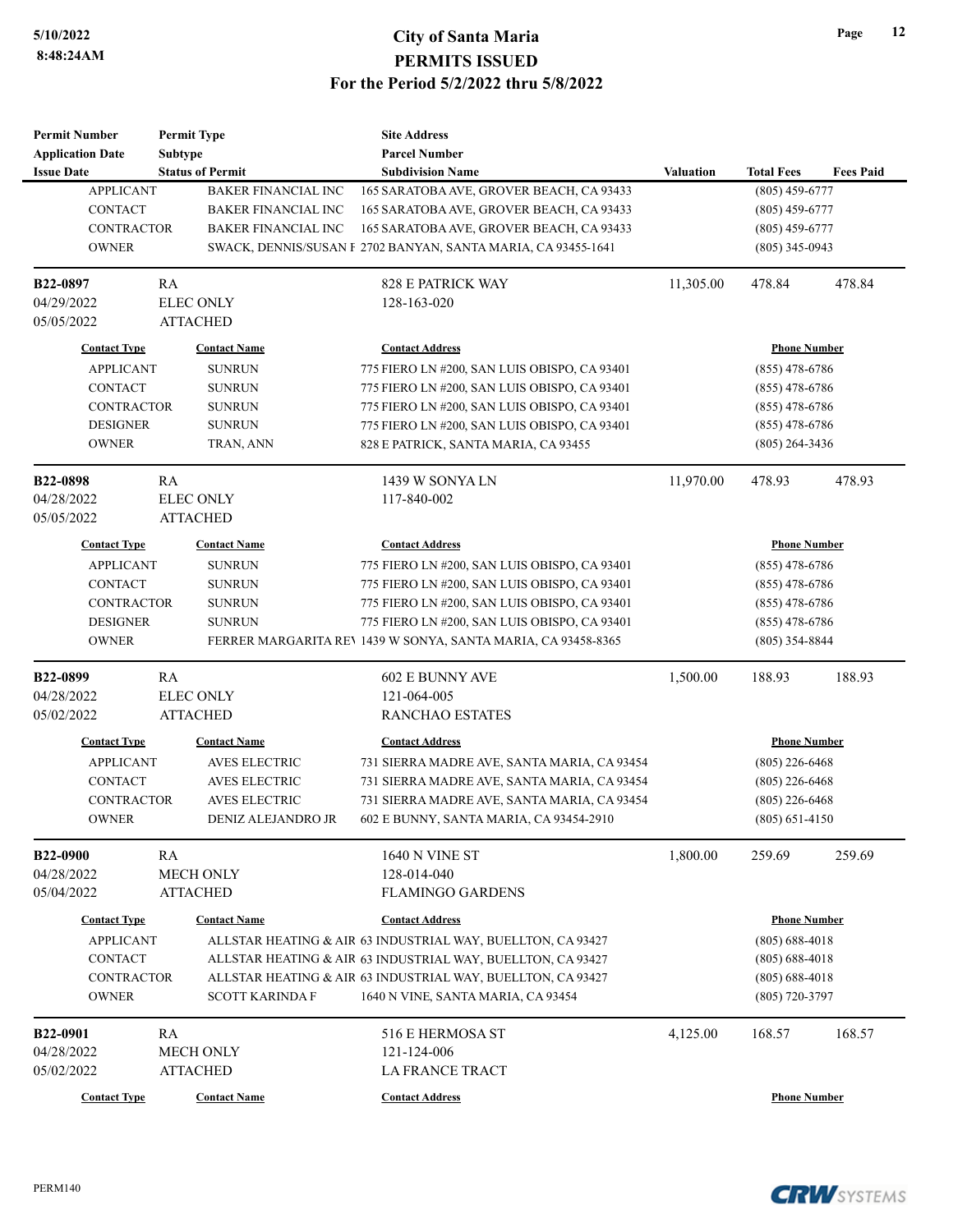| <b>Permit Number</b>    |              | <b>Permit Type</b>      | <b>Site Address</b>                                            |                     |                     |                  |
|-------------------------|--------------|-------------------------|----------------------------------------------------------------|---------------------|---------------------|------------------|
| <b>Application Date</b> |              | <b>Subtype</b>          | <b>Parcel Number</b>                                           |                     |                     |                  |
| <b>Issue Date</b>       |              | <b>Status of Permit</b> | <b>Subdivision Name</b>                                        | <b>Valuation</b>    | <b>Total Fees</b>   | <b>Fees Paid</b> |
| <b>APPLICANT</b>        |              |                         | ZIERMAN PLUMBING INC 2341 MEREDITH LANE, SANTA MARIA, CA 93455 |                     | $(805)$ 928-2511    |                  |
| <b>CONTACT</b>          |              |                         | ZIERMAN PLUMBING INC 2341 MEREDITH LANE, SANTA MARIA, CA 93455 |                     | $(805)$ 928-2511    |                  |
| <b>CONTRACTOR</b>       |              |                         | ZIERMAN PLUMBING INC 2341 MEREDITH LANE, SANTA MARIA, CA 93455 |                     | $(805)$ 928-2511    |                  |
| <b>OWNER</b>            |              | SCOGGINS, MARILYN       | 516 E HERMOSA, SANTA MARIA, CA 93456                           |                     | $(805)$ 772-1774    |                  |
| B22-0903                | RA           |                         | 1887 SEQUOIA DR                                                | 13,700.00           | 136.23              | 136.23           |
| 05/02/2022              |              | <b>REROOF</b>           | 128-079-067                                                    |                     |                     |                  |
| 05/02/2022              |              | <b>ATTACHED</b>         | <b>CROWE PROPERTIES</b>                                        |                     |                     |                  |
| <b>Contact Type</b>     |              | <b>Contact Name</b>     | <b>Contact Address</b>                                         | <b>Phone Number</b> |                     |                  |
| <b>APPLICANT</b>        |              | G N ROOFING             | 202 W HARDING AVE, SANTA MARIA, CA 93454                       | $(805)$ 878-4395    |                     |                  |
| CONTACT                 |              | G N ROOFING             | 202 W HARDING AVE, SANTA MARIA, CA 93454                       |                     | $(805) 878 - 4395$  |                  |
| CONTRACTOR              |              | <b>G N ROOFING</b>      | 202 W HARDING AVE, SANTA MARIA, CA 93454                       |                     | $(805)$ 878-4395    |                  |
| <b>OWNER</b>            |              | HOWARD, JOANNE M        | 1887 SEQUOIA, SANTA MARIA, CA 93454                            |                     |                     |                  |
| B22-0905                | RA           |                         | 305 S SCOTT DR                                                 | 500.00              | 158.49              | 158.49           |
| 05/02/2022              |              | <b>ELEC ONLY</b>        | 125-093-003                                                    |                     |                     |                  |
| 05/05/2022              |              | <b>ATTACHED</b>         | <b>RANCH PARK</b>                                              |                     |                     |                  |
| <b>Contact Type</b>     |              | <b>Contact Name</b>     | <b>Contact Address</b>                                         |                     | <b>Phone Number</b> |                  |
| <b>APPLICANT</b>        |              | <b>SUNRUN</b>           | 775 FIERO LN #200, SAN LUIS OBISPO, CA 93401                   |                     | $(855)$ 478-6786    |                  |
| <b>CONTACT</b>          |              | <b>SUNRUN</b>           | 775 FIERO LN #200, SAN LUIS OBISPO, CA 93401                   |                     | $(855)$ 478-6786    |                  |
| CONTRACTOR              |              | <b>SUNRUN</b>           | 775 FIERO LN #200, SAN LUIS OBISPO, CA 93401                   |                     | $(855)$ 478-6786    |                  |
| <b>OWNER</b>            |              | TELL KIANA NICOLE       | 305 S SCOTT, SANTA MARIA, CA 93454-5850                        | $(805)$ 478-9869    |                     |                  |
| B22-0906                | <b>RASI</b>  |                         | <b>1815 N VINE ST</b>                                          | 500.00              | 533.39              | 533.39           |
| 05/02/2022              |              | <b>BLDG ONLY</b>        | 128-009-013                                                    |                     |                     |                  |
| 05/02/2022              |              | <b>ATTACHED</b>         | <b>FOOTHILL ESTATES</b>                                        |                     |                     |                  |
| <b>Contact Type</b>     |              | <b>Contact Name</b>     | <b>Contact Address</b>                                         |                     | <b>Phone Number</b> |                  |
| <b>APPLICANT</b>        |              | SANTOYO, MARTIN         | 1815 N VINE, SANTA MARIA, CA 93454                             |                     |                     |                  |
| <b>CONTACT</b>          |              | SANTOYO, MARTIN         | 1815 N VINE, SANTA MARIA, CA 93454                             |                     |                     |                  |
| <b>CONTRACTOR</b>       |              | SANTOYO, MARTIN         | 1815 N VINE, SANTA MARIA, CA 93454                             |                     |                     |                  |
| <b>OWNER</b>            |              | SANTOYO, MARTIN         | 1815 N VINE, SANTA MARIA, CA 93454                             |                     | $(805)$ 598-2527    |                  |
| <b>B22-0908</b>         | RA           |                         | 738 BLUE RIDGE DR                                              | 16,400.00           | 156.77              | 156.77           |
| 05/02/2022              |              | <b>REROOF</b>           | 109-230-007                                                    |                     |                     |                  |
| 05/02/2022              |              | <b>ATTACHED</b>         | <b>SUNRISE HILLS</b>                                           |                     |                     |                  |
| <b>Contact Type</b>     |              | <b>Contact Name</b>     | <b>Contact Address</b>                                         |                     | <b>Phone Number</b> |                  |
| <b>APPLICANT</b>        |              | OROZCO ROOFING          | 1610 POMEROY RD, ARROYO GRANDE, CA 93420                       | $(805)$ 266-3940    |                     |                  |
| CONTACT                 |              | OROZCO ROOFING          | 1610 POMEROY RD, ARROYO GRANDE, CA 93420                       | $(805)$ 266-3940    |                     |                  |
| <b>CONTRACTOR</b>       |              | OROZCO ROOFING          | 1610 POMEROY RD, ARROYO GRANDE, CA 93420                       |                     | $(805)$ 266-3940    |                  |
| <b>OWNER</b>            |              | NGUYEN, MINH H          | 738 BLUE RIDGE, SANTA MARIA, CA 93454                          |                     | $(805)$ 314-2241    |                  |
| B22-0919                | <b>NRASI</b> |                         | <b>1555 S BROADWAY</b>                                         | 350.00              | 239.50              | 239.50           |
| 05/03/2022              |              | <b>ELEC ONLY</b>        | 117-300-062                                                    |                     |                     |                  |
| 05/03/2022              |              | <b>ATTACHED</b>         |                                                                |                     |                     |                  |
| <b>Contact Type</b>     |              | <b>Contact Name</b>     | <b>Contact Address</b>                                         |                     | <b>Phone Number</b> |                  |
| <b>APPLICANT</b>        |              | FCM ELECTRIC INC        | 1003 N THORNBURG ST, SANTA MARIA, CA 93458                     |                     | $(805)$ 345-6953    |                  |
| CONTACT                 |              | FCM ELECTRIC INC        | 1003 N THORNBURG ST, SANTA MARIA, CA 93458                     |                     | $(805)$ 345-6953    |                  |
| CONTRACTOR              |              | FCM ELECTRIC INC        | 1003 N THORNBURG ST, SANTA MARIA, CA 93458                     |                     | $(805)$ 345-6953    |                  |
| <b>OWNER</b>            |              |                         | GALLISON GEORGE G/DO 1319 RONALD, SANTA MARIA, CA 93454        |                     |                     |                  |

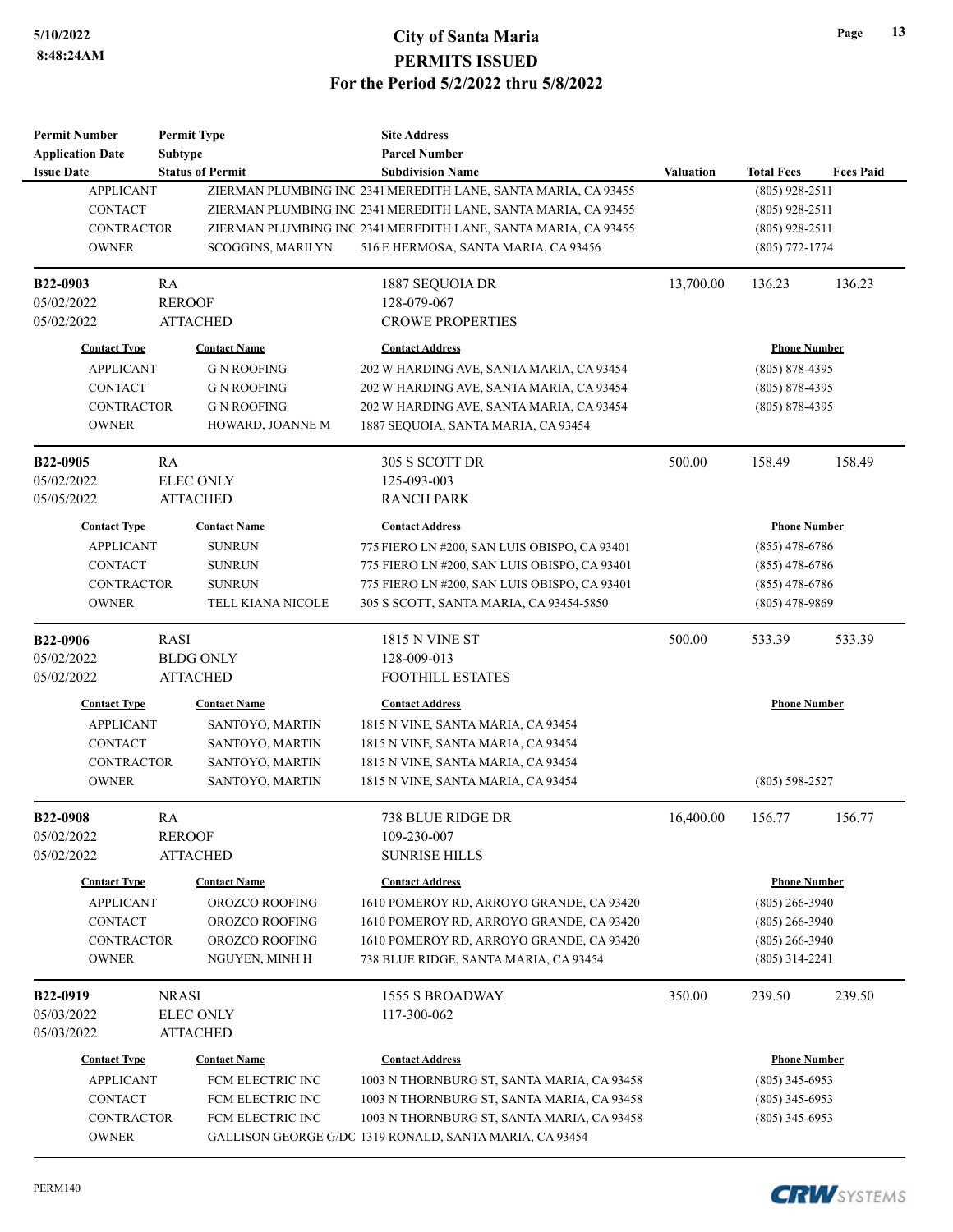| <b>Permit Number</b>                      |              | <b>Permit Type</b>                                                  |                                                                     |                  |                                      |                     |  |
|-------------------------------------------|--------------|---------------------------------------------------------------------|---------------------------------------------------------------------|------------------|--------------------------------------|---------------------|--|
| <b>Application Date</b><br><b>Subtype</b> |              |                                                                     |                                                                     |                  |                                      |                     |  |
| <b>Issue Date</b>                         |              | <b>Status of Permit</b>                                             | <b>Subdivision Name</b>                                             | <b>Valuation</b> | <b>Total Fees</b>                    | <b>Fees Paid</b>    |  |
| B22-0920                                  | RA           |                                                                     | 1935 N MELANIE CT                                                   | 11,000.00        | 478.80                               | 478.80              |  |
| 05/03/2022                                |              | <b>ELEC ONLY</b>                                                    | 128-151-022                                                         |                  |                                      |                     |  |
| 05/04/2022                                |              | <b>ATTACHED</b>                                                     |                                                                     |                  |                                      |                     |  |
| <b>Contact Type</b>                       |              | <b>Contact Name</b>                                                 | <b>Contact Address</b>                                              |                  |                                      |                     |  |
|                                           |              |                                                                     |                                                                     |                  |                                      | <b>Phone Number</b> |  |
| <b>APPLICANT</b>                          |              | KUUBIX GLOBAL LLC                                                   | 7401 SUNNEYVIEW AVE, VISALIA, CA 93291                              |                  | $(855)$ 485-8249                     |                     |  |
| <b>CONTACT</b>                            |              | KUUBIX GLOBAL LLC                                                   | 7401 SUNNEYVIEW AVE, VISALIA, CA 93291                              |                  | $(559)$ 331-2285<br>$(855)$ 485-8249 |                     |  |
| <b>CONTRACTOR</b>                         |              | KUUBIX GLOBAL LLC                                                   | 7401 SUNNEYVIEW AVE, VISALIA, CA 93291                              |                  | $(855)$ 485-8249                     |                     |  |
| <b>DESIGNER</b>                           |              | KUUBIX GLOBAL LLC<br>7401 SUNNEYVIEW AVE, VISALIA, CA 93291         |                                                                     |                  | $(805)$ 406-3276                     |                     |  |
| <b>OWNER</b>                              |              | WELLS, MICHAEL T                                                    | 1935 MELANIE, SANTA MARIA, CA 93454                                 |                  |                                      |                     |  |
| B22-0932                                  | RA           |                                                                     | 905 N LUCAS DR                                                      | 20,000.00        | 365.39                               | 365.39              |  |
| 05/04/2022                                | <b>FENCE</b> |                                                                     | 121-103-012                                                         |                  |                                      |                     |  |
| 05/05/2022                                |              | <b>ATTACHED</b>                                                     | PACE PARK                                                           |                  |                                      |                     |  |
|                                           |              |                                                                     |                                                                     |                  |                                      |                     |  |
| <b>Contact Type</b>                       |              | <b>Contact Name</b>                                                 | <b>Contact Address</b>                                              |                  | <b>Phone Number</b>                  |                     |  |
| <b>APPLICANT</b>                          |              |                                                                     | MARTINEZ, MERARI&JOA 905 N LUCAS, SANTA MARIA, CA 93454             |                  | $(805) 281 - 0809$                   |                     |  |
| <b>CONTACT</b>                            |              |                                                                     | MARTINEZ, MERARI&JOA 905 N LUCAS, SANTA MARIA, CA 93454             |                  | $(805)$ 245-7471                     |                     |  |
| <b>CONTRACTOR</b>                         |              |                                                                     | MARTINEZ, MERARI&JOA 905 N LUCAS, SANTA MARIA, CA 93454             |                  | $(805)$ 281-0809                     |                     |  |
| <b>OWNER</b>                              |              |                                                                     | MARTINEZ, MERARI&JOA 905 N LUCAS, SANTA MARIA, CA 93454             |                  | $(805)$ 281-0809                     |                     |  |
|                                           |              |                                                                     |                                                                     |                  |                                      |                     |  |
| B22-0942                                  | <b>NRA</b>   |                                                                     | <b>197 TOWN CENTER EAST</b>                                         | 2,500.00         | 245.36                               | 245.36              |  |
| 05/05/2022                                |              | <b>ELEC ONLY</b>                                                    | 125-320-047                                                         |                  |                                      |                     |  |
| 05/05/2022                                |              | PLAN LOCATION                                                       |                                                                     |                  |                                      |                     |  |
| <b>Contact Type</b>                       |              | <b>Contact Name</b>                                                 | <b>Contact Address</b>                                              |                  | <b>Phone Number</b>                  |                     |  |
| <b>APPLICANT</b>                          |              |                                                                     | WESTERN STATES ELECT 2235 PACIFIC HIGHWAY 1353, SAN DIEGO, CA 92101 |                  | $(530) 788 - 3175$                   |                     |  |
| <b>ARCHITECT</b>                          |              | ROBERT SARGENTI                                                     | 461 FROM ROAD #255, PARAMUS, NJ 07652                               | $(973)$ 253-9393 |                                      |                     |  |
| <b>CONTACT</b>                            |              |                                                                     | WESTERN STATES ELECT 2235 PACIFIC HIGHWAY 1353, SAN DIEGO, CA 92101 | $(530)$ 788-3175 |                                      |                     |  |
| <b>CONTRACTOR</b>                         |              | WESTERN STATES ELECT 2235 PACIFIC HIGHWAY 1353, SAN DIEGO, CA 92101 |                                                                     |                  | $(530)$ 788-3175                     |                     |  |
| <b>OWNER</b>                              |              |                                                                     | SMTC ACQUISITION LLC 200 LIBERTY FL 22, NEW YORK, NY 10281          |                  | $(310)$ 277-4848                     |                     |  |
|                                           |              |                                                                     |                                                                     |                  |                                      |                     |  |
| BR212069-0001                             | RA           |                                                                     | 1820 S THORNBURG ST #5                                              | 2,774.52         | 1,315.50                             | 1,315.50            |  |
| 04/25/2022                                | <b>COMBO</b> | 117-470-020                                                         |                                                                     |                  |                                      |                     |  |
| 05/04/2022                                |              | PLAN LOCATION                                                       | <b>SANTA MARIA ACRES</b>                                            |                  |                                      |                     |  |
| <b>Contact Type</b>                       |              | <b>Contact Name</b>                                                 | <b>Contact Address</b>                                              |                  | <b>Phone Number</b>                  |                     |  |
| <b>APPLICANT</b>                          |              | CHAVEZ, ISIDRO G                                                    | P.O. Box 674, OCEANO, CA 93445                                      |                  | $(805)$ 540-0013                     |                     |  |
| <b>CONTACT</b>                            |              | CHAVEZ, ISIDRO G                                                    | P.O. Box 674, OCEANO, CA 93445                                      |                  | $(805)$ 540-0013                     |                     |  |
| <b>CONTRACTOR</b>                         |              | CHAVEZ, ISIDRO G                                                    | P.O. Box 674, OCEANO, CA 93445                                      |                  | $(805)$ 540-0013                     |                     |  |
| <b>DESIGNER</b>                           |              | ALEJI DAVAR                                                         | PO BOX 417, ARROYO GRANDE, CA 93420                                 |                  | $(805)$ 489-7019                     |                     |  |
| <b>OWNER</b>                              |              | CHAVEZ, ISIDRO G                                                    | P.O. Box 674, OCEANO, CA 93445                                      |                  | $(805)$ 540-0013                     |                     |  |
|                                           |              |                                                                     |                                                                     |                  |                                      |                     |  |
| BR212127-0001                             | RA           |                                                                     | 1820 S THORNBURG ST                                                 | 1,500.00         | 383.58                               | 383.58              |  |
| 05/03/2022                                |              | <b>BLDG ONLY</b>                                                    | 117-470-020                                                         |                  |                                      |                     |  |
| 05/04/2022                                |              | PLAN LOCATION                                                       | <b>SANTA MARIA ACRES</b>                                            |                  |                                      |                     |  |
| <b>Contact Type</b>                       |              | <b>Contact Name</b>                                                 | <b>Contact Address</b>                                              |                  | <b>Phone Number</b>                  |                     |  |
| <b>APPLICANT</b>                          |              | CHAVEZ, ISIDRO G                                                    | P.O. Box 674, OCEANO, CA 93445                                      |                  | $(805)$ 540-0013                     |                     |  |
| <b>CONTACT</b>                            |              | CHAVEZ, ISIDRO G                                                    | P.O. Box 674, OCEANO, CA 93445                                      |                  | $(805)$ 540-0013                     |                     |  |
| <b>CONTRACTOR</b>                         |              | CHAVEZ, ISIDRO G                                                    | P.O. Box 674, OCEANO, CA 93445                                      |                  | $(805)$ 540-0013                     |                     |  |
| <b>DESIGNER</b>                           |              | ALEJI DAVAR                                                         | PO BOX 417, ARROYO GRANDE, CA 93420                                 |                  | $(805)$ 489-7019                     |                     |  |
| <b>OWNER</b>                              |              | CHAVEZ, ISIDRO G                                                    | P.O. Box 674, OCEANO, CA 93445                                      |                  | $(805)$ 540-0013                     |                     |  |
|                                           |              |                                                                     |                                                                     |                  |                                      |                     |  |
| <b>ENC22-0128</b>                         | <b>ENCRH</b> |                                                                     | 334 E GRANT ST                                                      | 0.00             | 510.00                               | 0.00                |  |
|                                           |              |                                                                     |                                                                     |                  |                                      |                     |  |

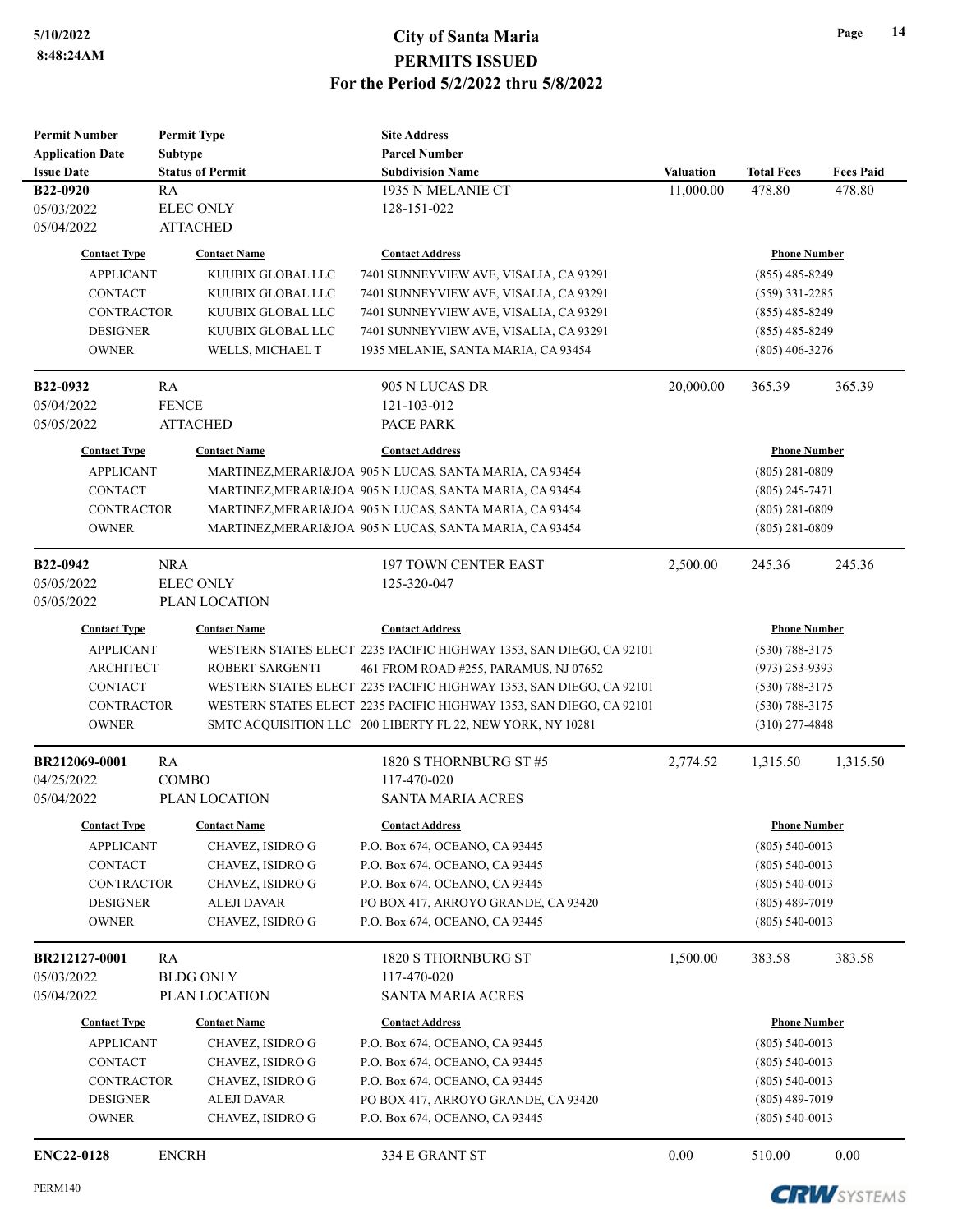**Permit Number**

**Permit Type**

# **5/10/2022 City of Santa Maria PERMITS ISSUED For the Period 5/2/2022 thru 5/8/2022**

**Site Address**

| <b>Application Date</b>                                                          | <b>Subtype</b>          | <b>Parcel Number</b>                                                    |                                                                                                      |                                      |                    |  |
|----------------------------------------------------------------------------------|-------------------------|-------------------------------------------------------------------------|------------------------------------------------------------------------------------------------------|--------------------------------------|--------------------|--|
| <b>Issue Date</b>                                                                | <b>Status of Permit</b> | <b>Subdivision Name</b>                                                 | <b>Valuation</b>                                                                                     | <b>Total Fees</b>                    | <b>Fees Paid</b>   |  |
| 04/22/2022                                                                       | <b>DRIVE APPROACH</b>   | 128-009-025                                                             |                                                                                                      |                                      |                    |  |
| 05/03/2022                                                                       | ON HOLD                 | <b>FOOTHILL ESTATES</b>                                                 |                                                                                                      |                                      |                    |  |
| <b>Contact Type</b>                                                              | <b>Contact Name</b>     | <b>Contact Address</b>                                                  |                                                                                                      | <b>Phone Number</b>                  |                    |  |
| <b>APPLICANT</b>                                                                 | CYNTHIA V. LOPEZ        | , ,                                                                     |                                                                                                      |                                      |                    |  |
| <b>CONTRACTOR</b>                                                                | V LOPEZ JR & SONS       | 1639 E DONOVAN RD, SANTA MARIA, CA 93454                                |                                                                                                      | $(805)$ 928-1198                     |                    |  |
| <b>OWNER</b>                                                                     |                         | GUERRERO, MARY LOU T 334 E GRANT, SANTA MARIA, CA 93454-1409            |                                                                                                      |                                      |                    |  |
| <b>ENC22-0142</b>                                                                | <b>ENCRH</b>            | 620 E SUNRISE DR                                                        | 0.00                                                                                                 | 0.00                                 | 0.00               |  |
| 05/02/2022                                                                       | <b>OTHER</b>            | 109-010-022                                                             |                                                                                                      |                                      |                    |  |
| 05/02/2022                                                                       | <b>ISSUED</b>           | <b>LOS CERROS</b>                                                       |                                                                                                      |                                      |                    |  |
| <b>Contact Type</b>                                                              | <b>Contact Name</b>     | <b>Contact Address</b>                                                  |                                                                                                      | <b>Phone Number</b>                  |                    |  |
| <b>APPLICANT</b>                                                                 | A J DIANI CONST CO      | 351 N BLOSSER RD, SANTA MARIA, CA 93456                                 |                                                                                                      | $(805)$ 925-9533                     |                    |  |
| <b>CONTACT</b>                                                                   | <b>ERCAN CANDAN</b>     | 5075 S BRADLEY RD STE 203, SANTA MARIA, CA 93455                        |                                                                                                      | $(805)$ 938-0855                     |                    |  |
| <b>CONTRACTOR</b>                                                                | A J DIANI CONST CO      | 351 N BLOSSER RD, SANTA MARIA, CA 93456                                 |                                                                                                      | $(805)$ 925-9533                     |                    |  |
| <b>DESIGNER</b><br><b>ERCAN CANDAN</b><br><b>ENGINEER</b><br><b>ERCAN CANDAN</b> |                         |                                                                         | 5075 S BRADLEY RD STE 203, SANTA MARIA, CA 93455<br>5075 S BRADLEY RD STE 203, SANTA MARIA, CA 93455 |                                      |                    |  |
|                                                                                  |                         |                                                                         |                                                                                                      |                                      |                    |  |
| <b>OWNER</b>                                                                     | CITY OF SANTA MARIA     | 110 E COOK ST, SANTA MARIA, CA 93454                                    |                                                                                                      | $(805)$ 938-0855<br>$(805)$ 925-0951 |                    |  |
| <b>ENC22-0144</b>                                                                | <b>ENCRH</b>            | 1337 W BETTERAVIA RD B                                                  | 0.00                                                                                                 | 0.00                                 | 0.00               |  |
| 05/03/2022                                                                       | <b>SEWER LATERAL</b>    | 117-770-044                                                             |                                                                                                      |                                      |                    |  |
| 05/03/2022                                                                       | <b>ISSUED</b>           |                                                                         |                                                                                                      |                                      |                    |  |
| <b>Contact Type</b>                                                              | <b>Contact Name</b>     | <b>Contact Address</b>                                                  |                                                                                                      | <b>Phone Number</b>                  |                    |  |
| <b>APPLICANT</b>                                                                 |                         | MAINLINE ENGINEERING 228 AMHERST PL, LOMPOC, CA 93436                   |                                                                                                      | $(805)$ 588-5223                     |                    |  |
| <b>CONTRACTOR</b>                                                                |                         | MAINLINE ENGINEERING 228 AMHERST PL, LOMPOC, CA 93436                   |                                                                                                      | $(805)$ 588-5223                     |                    |  |
| <b>OWNER</b>                                                                     |                         | COLEMAN & WILL LLC (C P.O. Box 2849, SANTA MARIA, CA 93455-2849         |                                                                                                      |                                      |                    |  |
| <b>ENC22-0145</b>                                                                | <b>ENCRH</b>            | 2220 A ST STE 101                                                       | 0.00                                                                                                 | 0.00                                 | 0.00               |  |
| 05/03/2022                                                                       | <b>SEWER LATERAL</b>    | 111-040-017                                                             |                                                                                                      |                                      |                    |  |
| 05/03/2022                                                                       | <b>ISSUED</b>           |                                                                         |                                                                                                      |                                      |                    |  |
| <b>Contact Type</b>                                                              | <b>Contact Name</b>     | <b>Contact Address</b>                                                  |                                                                                                      | <b>Phone Number</b>                  |                    |  |
| <b>APPLICANT</b>                                                                 |                         | MAINLINE ENGINEERING 228 AMHERST PL, LOMPOC, CA 93436                   |                                                                                                      | $(805)$ 588-5223                     |                    |  |
| CONTRACTOR                                                                       |                         | MAINLINE ENGINEERING 228 AMHERST PL, LOMPOC, CA 93436                   |                                                                                                      | $(805)$ 588-5223                     |                    |  |
| <b>OWNER</b>                                                                     |                         | A STREET BUSINESS CEN 10400 PIONEER #1, SANTA FE SPRINGS, CA 90670-3728 |                                                                                                      |                                      |                    |  |
| <b>ENC22-0146</b>                                                                | <b>ENCRH</b>            | 2900 SKYWAY DR                                                          | 0.00                                                                                                 | 0.00                                 | 0.00               |  |
| 05/03/2022                                                                       | <b>SEWER LATERAL</b>    | 111-292-008                                                             |                                                                                                      |                                      |                    |  |
| 05/03/2022                                                                       | <b>ISSUED</b>           |                                                                         |                                                                                                      |                                      |                    |  |
| <b>Contact Type</b>                                                              | <b>Contact Name</b>     | <b>Contact Address</b>                                                  |                                                                                                      | <b>Phone Number</b>                  |                    |  |
| <b>APPLICANT</b>                                                                 |                         | MAINLINE ENGINEERING 228 AMHERST PL, LOMPOC, CA 93436                   |                                                                                                      | $(805)$ 588-5223                     |                    |  |
| CONTRACTOR                                                                       |                         | MAINLINE ENGINEERING 228 AMHERST PL, LOMPOC, CA 93436                   |                                                                                                      | $(805)$ 588-5223                     |                    |  |
| <b>OWNER</b>                                                                     |                         | OKONITE COMPANY INC P.O. Box 340, RAMSEY, NJ 07446                      |                                                                                                      | $(805)$ 922-6682                     |                    |  |
| <b>ENC22-0147</b>                                                                | <b>ENCRH</b>            | 1148 W BOONE ST                                                         | 0.00                                                                                                 | 2,198.40                             | 0.00               |  |
| 05/04/2022                                                                       |                         | 123-090-079                                                             |                                                                                                      |                                      |                    |  |
| 05/04/2022                                                                       | <b>ISSUED</b>           |                                                                         |                                                                                                      |                                      |                    |  |
| <b>Contact Type</b>                                                              | <b>Contact Name</b>     | <b>Contact Address</b>                                                  |                                                                                                      | <b>Phone Number</b>                  |                    |  |
| <b>APPLICANT</b>                                                                 | <b>WAVE BROADBAND</b>   | 215 MASON CIRCLE DR, CONCORD, CA 94520                                  |                                                                                                      | $(945)$ 499-5433                     |                    |  |
| <b>CONTRACTOR</b>                                                                |                         | HP COMMUNICATIONS IN 13341 TEMESCAL CANYON RD, CORONA, CA 92883         |                                                                                                      |                                      | $(951) 572 - 1200$ |  |
| <b>OWNER</b>                                                                     |                         | LOS ADOBES DE MARIA I 3533 EMPLEO, SAN LUIS OBISPO, CA 93401            |                                                                                                      |                                      |                    |  |
|                                                                                  |                         |                                                                         |                                                                                                      |                                      |                    |  |